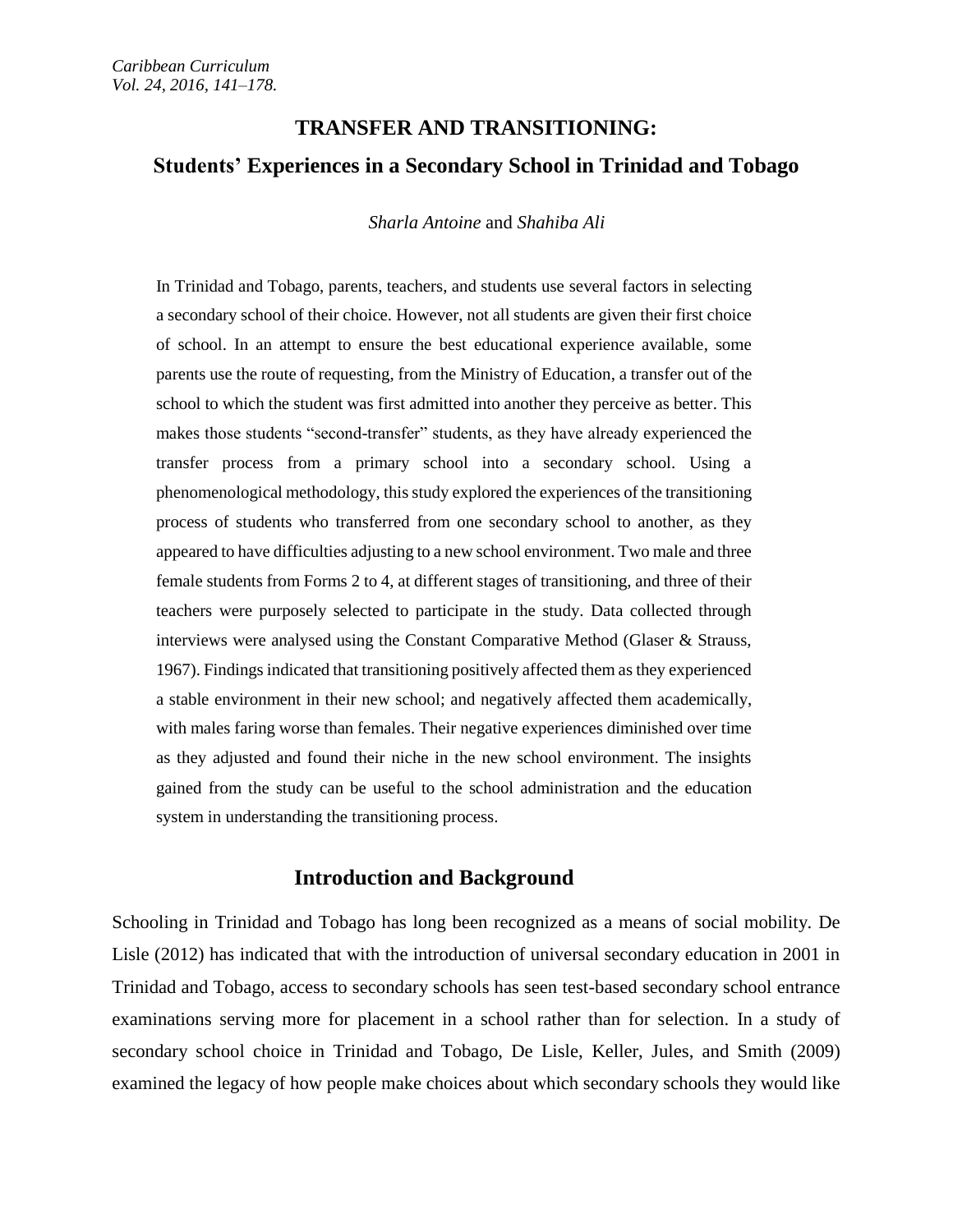their child to attend. They noted that the Republican Constitution of Trinidad and Tobago grants parents the right to choose their child's school, irrespective of geographical location. School choice, however, is made complex through the number of factors from which parents can choose. Religion, distance from home to school, curriculum, extra-curricular activities, and musical and sporting prestige are some factors that parents, teachers, and students themselves may use in selecting a secondary school of their choice. Older high schools (many denominational in nature) are often parents' "first choice" schools, though some established government schools can also be highly valued. Many other schools, however, are perceived negatively by the public and, as such, parents may not wish their child to attend them.

De Lisle, Smith, Keller, and Jules (2012) revealed that for the period 2001-2005, 27.6% of students in the country were not accepted into their first choice school. When students had to select their school from six choices, as many as 30% of students in the Port of Spain and Environs, Victoria, and Caroni Educational Districts were placed in schools not of their choosing. More male than female students were given their first choice school in six of the eight educational districts for the period 2001-2005, especially in the North Eastern and Caroni Education Districts. The 30% cut-score policy to select remedial students saw more males than females at a disadvantage. Students from low-income areas were more likely not to receive their first choice school, and were placed in a school not of their choosing by the Ministry of Education (MoE). The implications of school choice in Trinidad and Tobago are summed up by De Lisle et al. (2012) as "rather than contributing to increased social mobility, the Eleven Plus placement simply reproduces existing inequalities in the education and social systems, with some males, rural students, and children of the poor especially disadvantaged" (p. 61).

In an attempt to ensure the best educational experience available, some parents use the route of requesting, from the MoE, a transfer out of the school to which the student was first admitted into another that they perceive as better, making those students "second-transfer" students, as they have already experienced the transfer process from a primary school into a secondary school. The Centre for Ethnic Studies at the St. Augustine Campus of The University of the West Indies (UWI, 1994), in a nation-wide study on school placement patterns and practices in Trinidad and Tobago, examined transfers within the school system; the only study to date that has covered this phenomenon in-depth. School principals are permitted by the MoE to accept students after Form 1 across secondary schools. For the period of the study, 1988-1992, the Centre for Ethnic Studies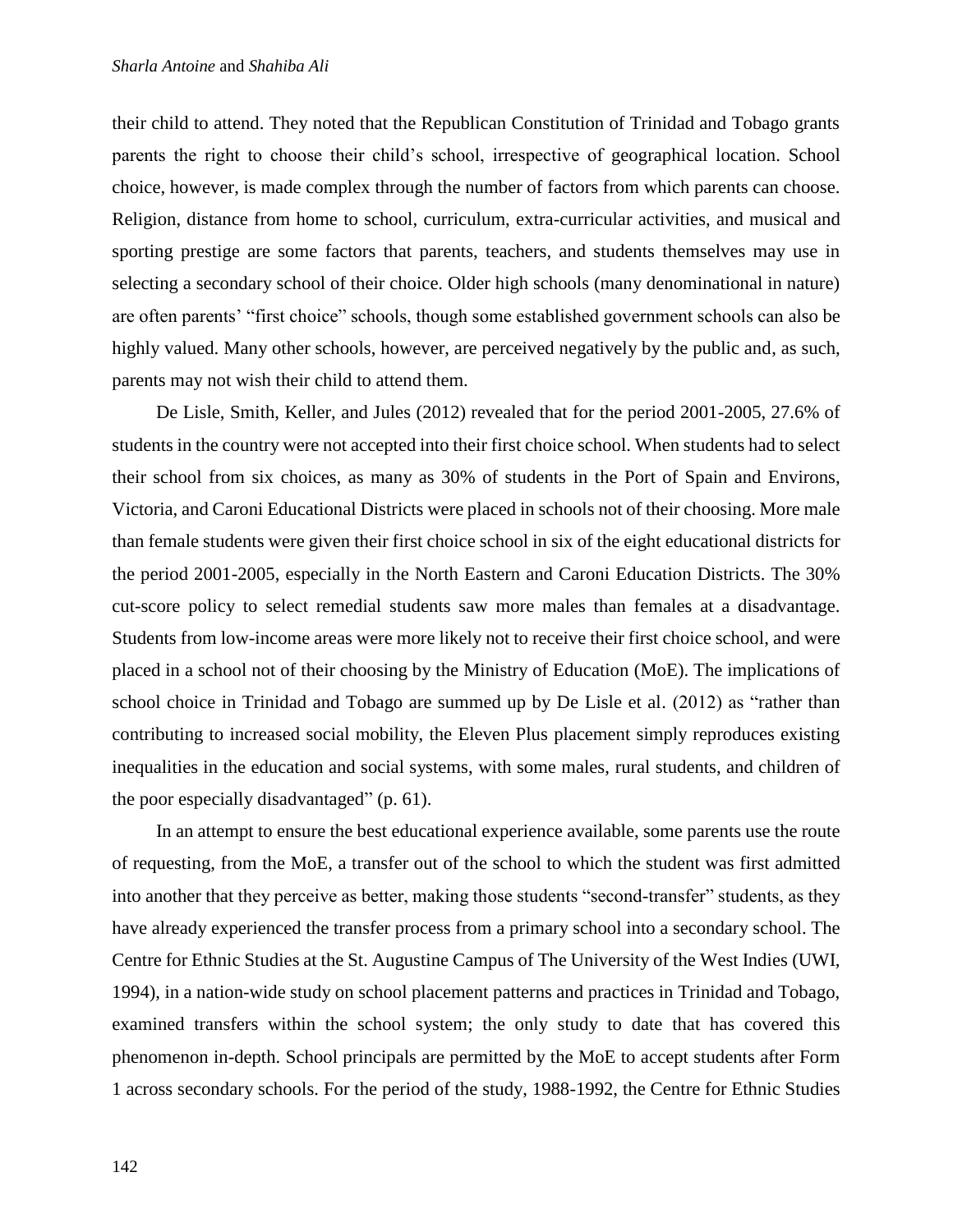(UWI, 1994) found that 13% of the school population transferred to schools outside their initial placement schools, and that the number of students transferred increased with Form level. Overall, more females were transferred than males. The reasons for transferring included distance between home and school, especially for those students from low-income households; "not liking the school" for those from upper-income homes; and the initial placement school "not meeting one's academic needs" for students from low-income homes (p. 329). The mean scores for those transfer students were "significantly lower than others who had initial placement in the school type" (p. 340).

This study examines the experience of second-time transfer students into a highly valued government secondary school in an urban area in Trinidad. Oasis [pseudonym] Secondary School, located in an urban area and established in 1963, is a co-educational government secondary school known for its outstanding academic performance, motivated and disciplined students, as well as its environment of stability and student support. This is reflected in the high number of national scholarships awarded annually to the school, despite the numerous challenges of inadequate space, outdated physical infrastructure, and overcrowding. The school has a teaching staff of 52 and a student population of 943 students in Forms 1 to 6; 25 subjects are offered at the Caribbean Secondary Examination Certificate (CSEC) General and Technical Proficiency levels, and 15 subjects at the Caribbean Advanced Proficiency Examination (CAPE) level. As the years progressed, the school continued to produce scholarship awardees; 11 being the maximum number awarded in any one year, thus far.

Students who wrote the 14+ Examination in junior secondary schools were placed in Oasis Secondary from as early as 1972. The examination was written by Form 3 students who attended junior secondary schools at the time. Even though students were required to write the 14+ Examination in Form 3 for further continuation of their education, placement was not dependent on this examination result, but on the student's and parent's choice of school, and the MoE's discretion. The 14+ Examination has been discontinued as the junior secondary schools completed the de-shifting process in 2008. Since this period, there has been increased interest in attending Oasis Secondary, as parents frequently request transfers for their children into the school. Every year, all students at Oasis Secondary would have already experienced the transfer process from their primary schools and, for some older students, from Form 5 in a previous school to the Sixth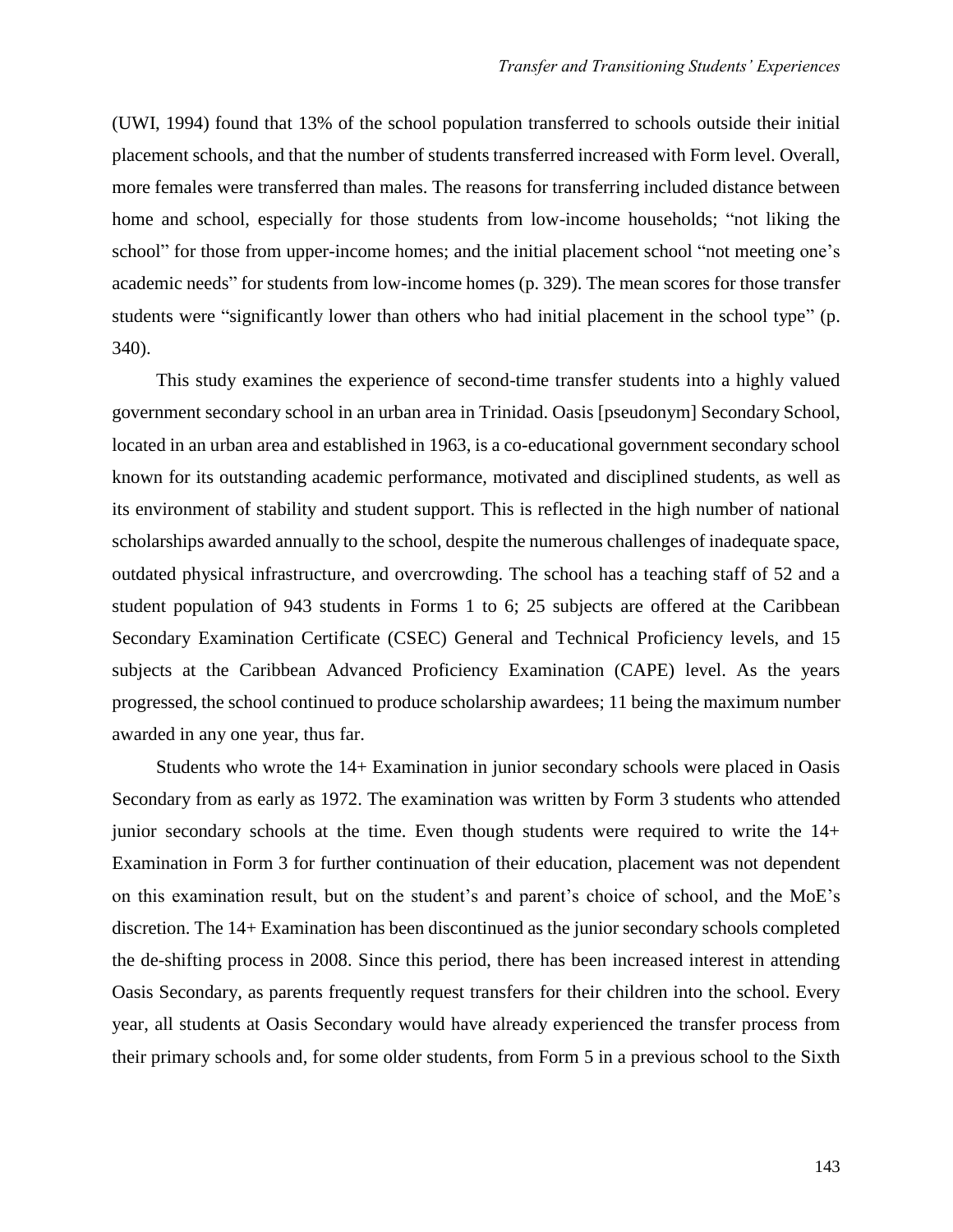Form programme at Oasis Secondary. This study looks at the second-time transfer and transitioning experience of students entering Forms 1 to 3.

In the academic years 2010-2013, 79 students who applied were transferred into Oasis Secondary and, as such, the school exceeded its quota of 35 students per form to between 40 and 43 per form at the Forms 1 to 3 levels. As all secondary schools in the country are not consistent in offering the same curricula, students who transfer into Oasis Secondary may be introduced to unfamiliar subjects, and would then have the task of "catching up." Such students would not be on a comparative academic level with those who were placed initially in the school. The main researcher, in talking to many transfer students who were experiencing the transfer process for the second time, found that they do not smoothly transition into the system as their academic abilities are not on par with the other students, and that they experience difficulty in forming friendships with their peers. They are unhappy because they have difficulties coping with the quantity of school work, and they also miss their friends. They are seen as outsiders and are not given a fair chance to be viewed as part of the school culture. Psychologically, this labelling places added pressure on the students as they do not feel as though they fit in. It is a common perception that the school's primary focus is academic excellence, and not all students adjust academically to this new environment at the same pace. Many teachers have voiced their concerns about the large class sizes and the academic, behavioural, and social challenges faced by students who have been transferred to the school.

Presently, there are no concrete systems in place at the school to assist these students after transfer; however, Form 6 students have a mentoring programme, which includes transfer students. The programme addresses low academic achievement faced by some students, but not all students benefit as many teachers and students are unaware of its existence. Additionally, the guidance counsellor, whose services were scheduled by the MoE twice per week for one academic year, has been permanently reassigned to another school. There is little in place to address the social, personal, and emotional issues of the students who have been transferred into the school, and their overall development seems to be delayed in the new school environment.

Kerbow (1996) indicated that students transfer for *exit* reasons to escape inadequate school environments; *attraction* reasons so they benefit from the higher standards; or a combination of both. Exit reasons vary from school violence to parental dissatisfaction with teaching staff. On the other hand, attraction reasons include better academic programmes or the availability of extra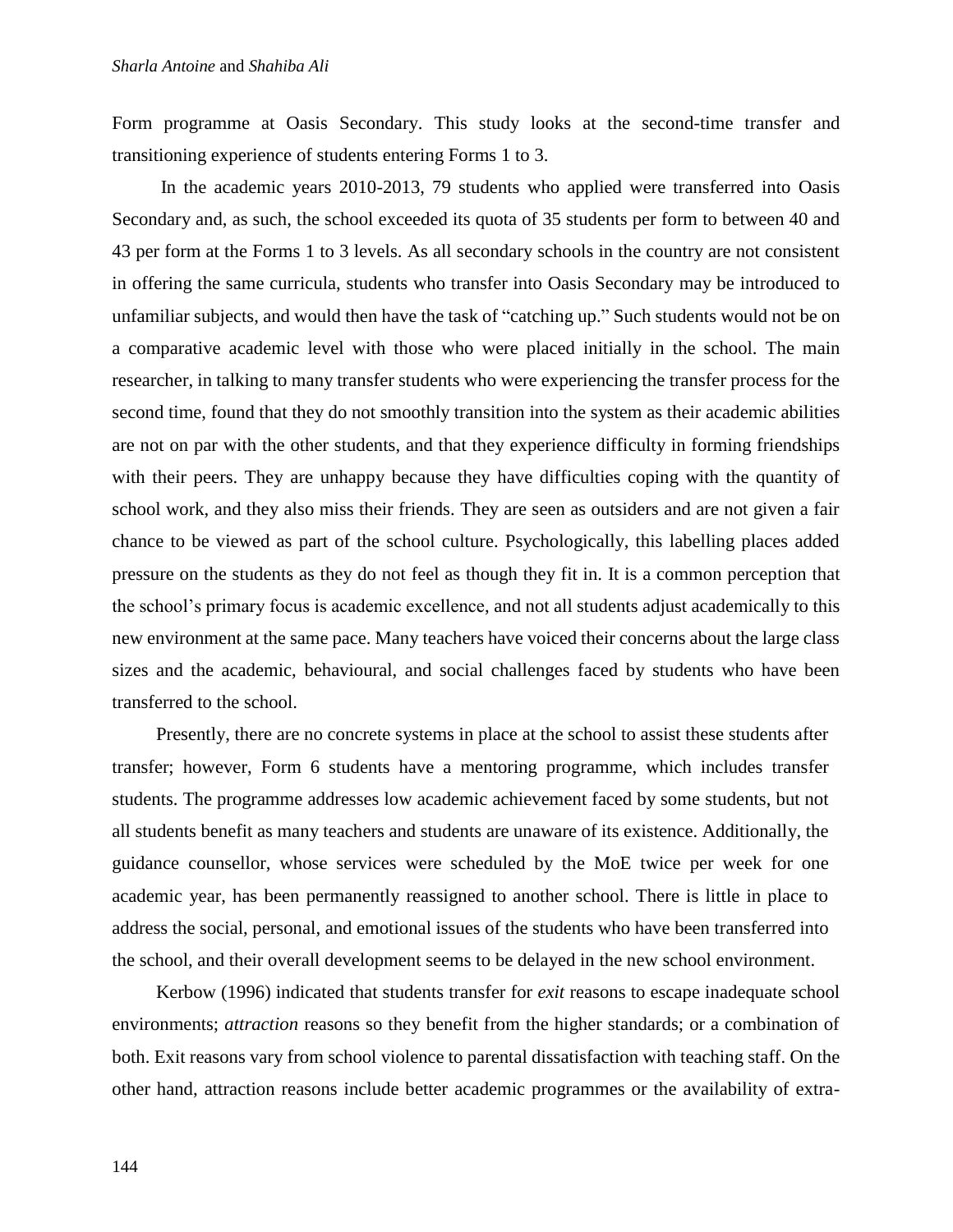curricular programmes in the new school. He noted that students who transferred for attraction reasons "are more likely to move to a school of higher academic achievement" (p. 12).

Bandura's self-efficacy theory and Bronfenbrenner's ecological theory offer explanations on why transfer and transitioning are issues for students. For Bandura (1982), "self-efficacy is concerned with judgements of how well one can execute courses of action required to deal with prospective situations" (p. 122). The strength of one's self-efficacy determines his/her attitude, behaviour, and cognitive processes. Transferring into a new school may affect a student's selfefficacy level and his/her belief about his/her abilities because "the stronger the perceived selfefficacy, the more active the coping" (Bandura & Adams, 1977, p. 288). Bronfenbrenner's (1994) ecological theory emphasizes factors within the environment as important indicators in impacting an individual's development. The degree of development is determined by the effect of one's relationship with the environment. These theories are useful in examining the transitioning experiences of students.

## **Issues Associated With Transfer and Transitioning**

Most of the research into transfer and transitioning has been conducted in developed countries such as Australia, the United Kingdom, the United States, and New Zealand; with very little being done, or reported, in the developing countries of the Caribbean, as reflected in the literature. There has been an increasing interest in educational transfer and transition because students' transitioning experiences impact their academic performance and social development (Galton, Steward, Hargreaves, Page, & Pell, 2009). Transfer is defined as "the move from one school to another" (Galton, Gray, & Rudduck, 1999, p. 5); while transition:

is now considered to involve a significant life situation or phase, a break of continuity, and a changing life context in one's biography. [It] is a long-term process in which several agents are involved from family, educational setting, social environment, and especially the children themselves. The priority objective of transitions is the re-establishment of the formerly existing balance between subject and environment to cope with the break of continuity - the transition. (Puschner, 2010, p. 27)

Transfer occurs at different ages and levels of education and for different reasons; and for these students, it is the start of a transitioning period. These experiences range from adjustment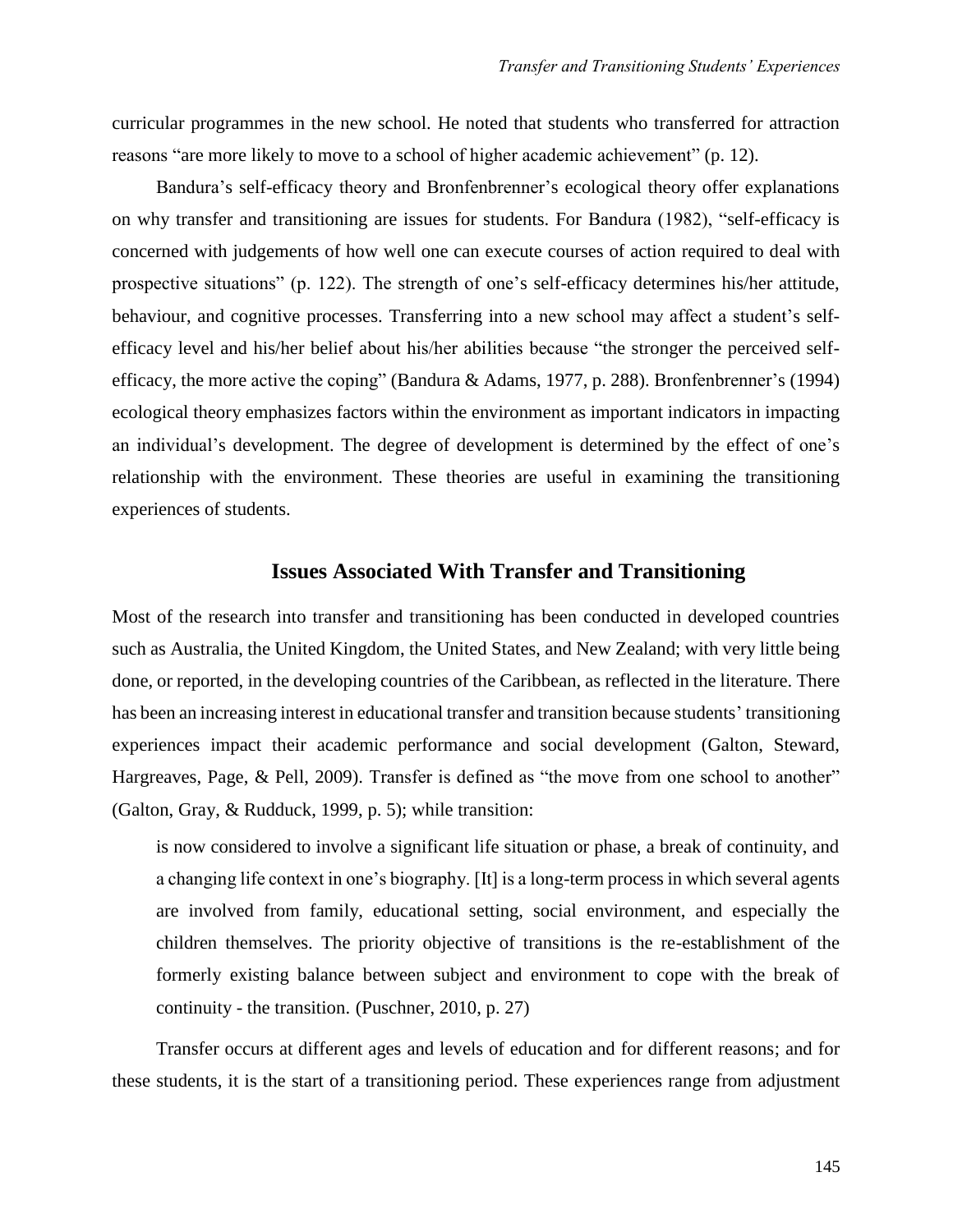issues, which include lower academic achievement levels due to changes of the curriculum between schools, lower self-esteem, difficulty with development of peer relationships, and behavioural problems (Rumberger, Larson, Ream, & Palardy, 1999).

School transfers and transitions are seen as stressful, subjecting youth "to adaptational challenges that tap their coping skills" (Felner, Farber, & Primavera; Lippitt; Moos, as cited in Elias, Gara, & Ubriaco, 1985, p. 112). Coping skills entail "shifts in role definition and expected behaviours, shifts in membership in and position within social networks and a need to reorganise personal and social support resources" (Elias, Gara, & Ubriaco, 1985, p. 112). Coping difficulties also arise if the student does not find his/her own niche in the new environment. Transitioning experiences may impact development, as coping abilities are dependent on factors such as personal maturity, coping strategies, availability of social support before and during transitioning, and the nature of the new school environment (Crockett, Peterson, Graber, Schulenberg, & Ebata, 1989).

Hargreaves and Earl (1990) highlight three areas of concern during transition—student anxiety, adjustment to the new school, and discontinuity in the curriculum. Other issues affecting students' adjustment include performance and learning new rules and procedures in the new school (Delamont & Galton, 1986; Measor & Woods 1984; Youngman, 1978). Galton et al. (1999) recognized a number of challenges faced by students during transfer and the hindrances to successful transition. They identified critical issues associated with transfer—academic, pedagogical, social, personal, emotional, and gender.

## **Academic Issues Associated With Transfer and Transitioning**

The process of transferring from one school to another may have a negative impact on academic achievement, despite the age of the student (Suffolk Education Department, 1996). As Midgley, Feldlaufer, and Eccles (1988) state, differences in the educational environment before and after transfer contribute to a decline in achievement, motivation, and performance. Those more likely to experience adjustment difficulties in the new school were those who were more motivated academically (Galton et al., 1999). Students' attitude towards school and performance declined during transition due to changes in how they viewed themselves and their abilities as learners as they matured (Eccles, Wigfield, et al., 1993).

Eccles, Midgley, and Alder (1984) emphasize that as students move into a more competitive school environment, they acquire negative feelings about the school and themselves; hence, they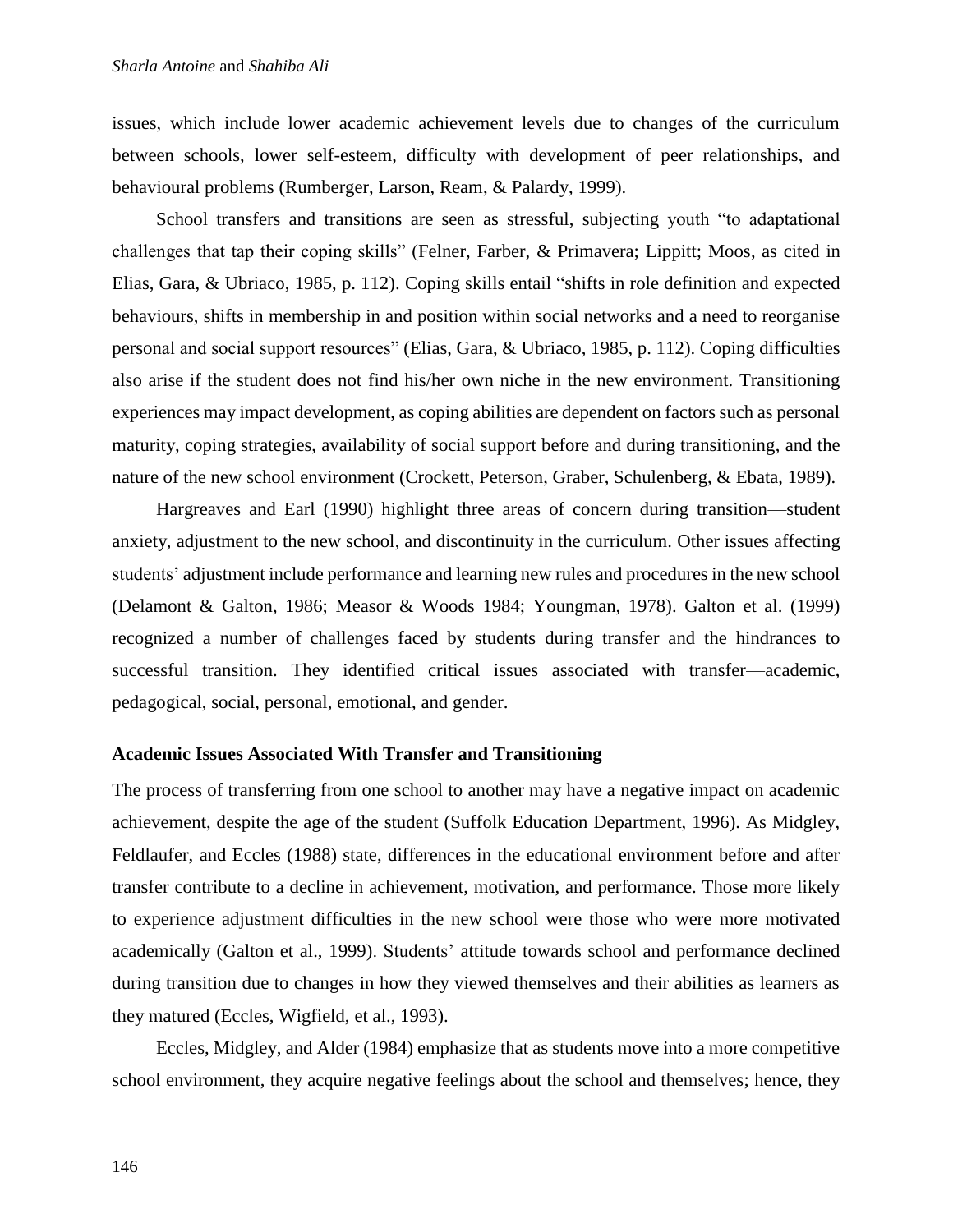experience academic difficulties. After transfer, because they are unaware of their strengths in relation to their peers, they eventually experience lower self-esteem and detach themselves (Wigfield, Eccles, Mac Iver, Reuman, & Midgley, 1991). Hills (1965) uses the term *transfer shock* to describe the transfer students' transition experiences associated with a decline in their grades. Further research on the transfer shock theory by Keeley and House (1993) found that regardless of age and gender, students experienced this phenomenon. The severity of the transfer shock experience was determined by factors such as the age and sex of the student, as well as the time of transfer. Nickens (1972) claimed that there was a lack of evidence to confirm that transfer shock was caused by transfer, and that it was "inappropriate to assume that such a relationship exists" (p. 1). Kerbow (1996) posits that after adjusting to the new environment, the student may recover from the effects associated with transfer and return to his/her normal academic achievement levels, indicating that transfer shock is experienced temporarily.

Galton, Gray, et al. (1999) discovered that students experience a hiatus in academic performance after they transfer. Later studies by Galton, Gray, and Rudduck (2003) found that schools were concentrating more on the academic dimensions of transition rather than the social aspects in order to strengthen academic progress. Galton, Gray, et al. (1999) revealed that this break in performance was due to not adjusting immediately after transfer in the new academic environment. Therefore, the length of time it takes to adjust to the changes in the curriculum is a contributing factor in determining the progress of the student. Doddington, Flutter, Bearne, and Demetriou (2001) found that reasons for this hiatus in performance were increased curricular demands in the new school, new ways of working, lack of parental involvement, and the teaching styles of less experienced teachers.

The Observation Research and Classroom Learning Evaluation (ORACLE) study (Galton, Gray, et al., 1999) evaluated how classroom practice affected pupil progress over the period of transfer. It evaluated how teachers delivered the curriculum and the ways in which students responded to teaching methods. After review of the study, Hargreaves and Galton (1999) found that most teachers began instruction without asking newly transferred students about the curriculum covered in their previous schools, thus putting the students at a disadvantage.

Eccles, Wigfield, et al. (1993) indicated that academic, motivational, and behavioural declines during transition were due to the changing nature to the educational environment. The *stage-environment fit* theory was coined by Eccles, Wigfield, et al. (1993) to explain the fit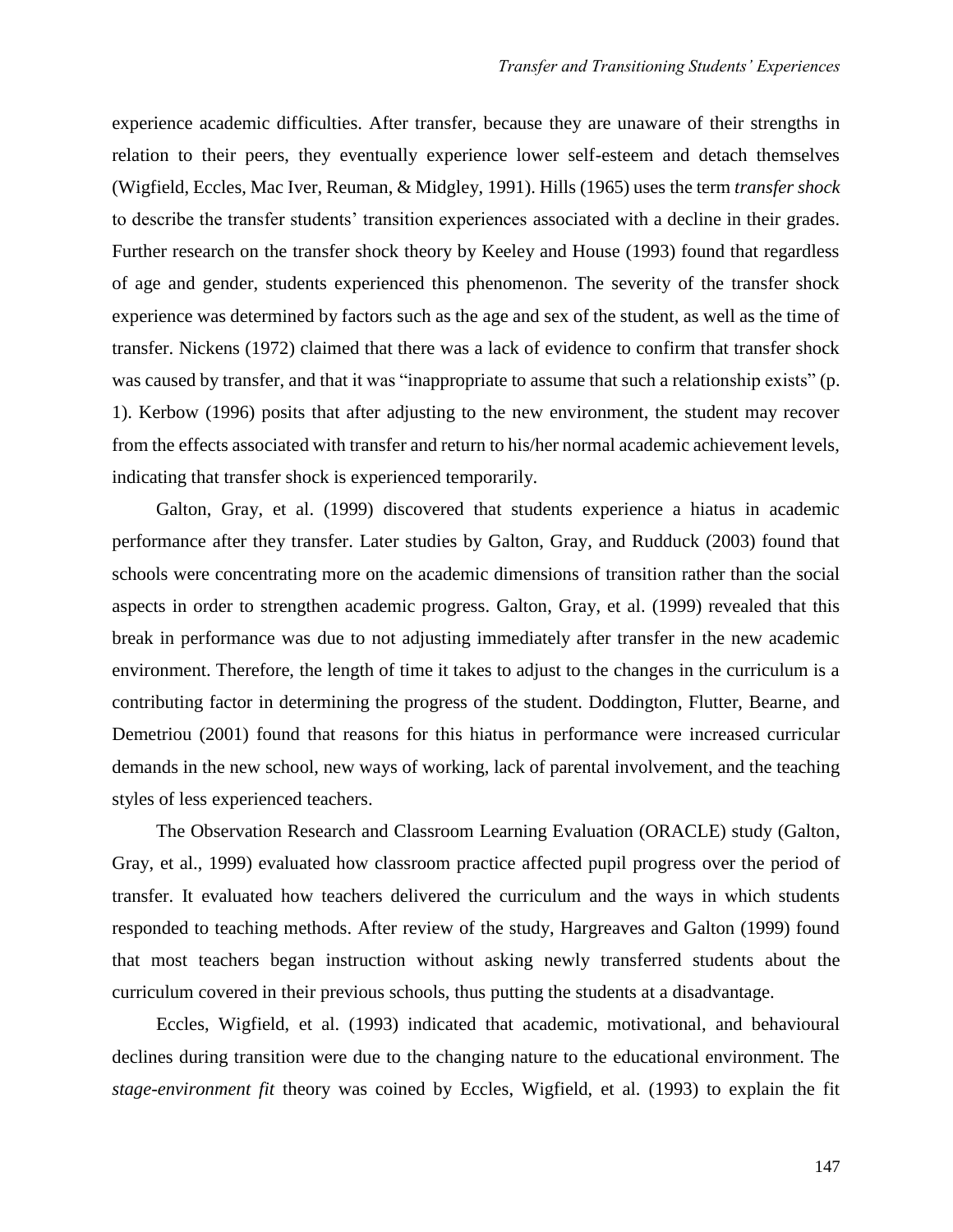between the educational environment and the developmental needs of the adolescent. Their studies revealed that at the adolescent age, there was a decline in motivation and decreased interest in academics upon transfer. It was revealed that the classroom and school environment, and the relationship between the teacher and student influenced student performance and his/her perceived abilities. They noted the importance of investigating the nature of the previous and current school environment in determining students' transitioning experiences. Bronfenbrenner (1994) states that "for outcomes reflecting developmental competence (e.g., mental ability, academic achievement, social skills) proximal processes are posited as having greater impact in more advantaged and stable environments throughout the life course" (p. 38). The relationship between the student and the environment is thus influential in a student's development after transfer.

In Western Australia, Kirkpatrick (1992) found that there was a decline in academic performance in secondary school because the students felt a lack of control over their own learning. They felt that the work was not particularly more difficult, but experienced issues with the increased volume of school work. Students with low ability levels are more likely to display more maladaptive patterns of motivation than their peers (Anderman, Maehr, & Midgley, 1999; Maehr & Anderman, 1993; Russell, 1994).

Rumberger et al. (1999) explain that transferring may negatively affect the student's academic performance upon entry into the new school because of "curricular incoherence," in which the curriculum of the new school differs from that of the previous school. Further, the students are not academically prepared for the new curriculum after transfer, and they have to immediately blend in with the other students without preparation. Similarly, Kerbow (1996) found that students experienced difficulties after transfer when the curriculum differed from that of the previous school. Having to adjust to the new academic standards and curriculum may be a challenge for them. As recommended for a successful transfer, there needs to be a "degree of coherence across the different subject departments" (Galton, Gray, et al., 2003, p. 108).

Mizelle and Irvin (2000) and McGee, Ward, Gibbons, and Harlow (2003) found that involvement in extra-curricular activities assisted students with adjusting academically in their new environment as, after transfer, students who participated in extra-curricular activities and other school activities progressed academically.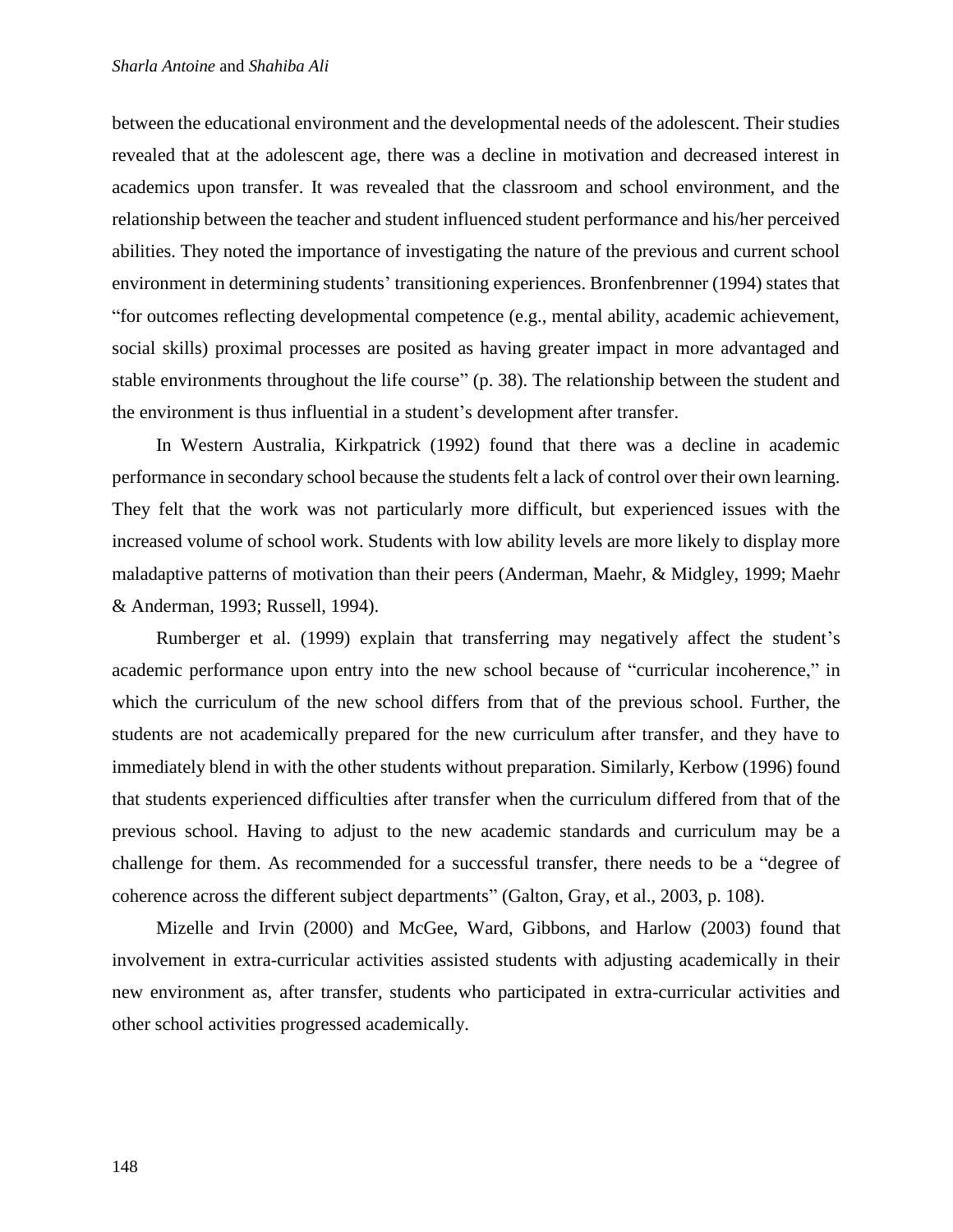Not all students, however, experience academic difficulty while transitioning. Some students sought avenues for coping with higher academic standards in their new educational environment by seeking support from friends and family (Townsend, 1993).

#### **Pedagogical Issues Associated With Transfer and Transitioning**

Galton, Gray, et al. (2003) found that the way the curriculum is taught impacts on academic achievement, and that schools are paying more attention to pedagogical strategies when students transfer in order to maintain student progress. Midgley et al. (1988) noted that teachers are a very important part of the classroom environment, and that their teaching styles significantly influence student motivation and achievement.

Teaching strategies and the resulting academic challenges faced is a contentious issue, because not all studies support pedagogical issues as contributing to the lack of progress during transition. Wylie and Chalmers (1999) revealed that students' lack of effort in the classroom resulted in their lack of progress, and not necessarily teaching styles. Apart from the issue of pedagogical concerns, Cocklin (1999) documented that the nature of the teacher also impacted on students' adjustment. Teachers who listened to the students and displayed an interest in their wellbeing positively impacted on their transitioning process. Findings also indicated that student performance improved when teachers positively impacted on and made a difference in the lives of their students.

#### **Personal, Social, and Emotional Issues Associated With Transfer and Transitioning**

Chedzoy and Burden (2005) highlighted social acceptance as most important to students during transition. Wigfield et al. (1991) stated that students experienced changes in their social lives during transition. Immediately after transfer, students' self-concept of ability for social activities declined. The new classroom and school environment was the reason for these social changes experienced by students while transitioning in the new school. Acceptance from peers in the new environment caused students' interest in social activities to increase and their self-concept to improve. Berndt (1999) found that when students encountered new circumstances, establishing a social network positively influenced them. Hertzog and Morgan (1998) noted that during the first year of transitioning in the new school, students experienced feelings of isolation. Proposed reasons for their feelings of isolation and difficult adjustment experiences are the culture of the school and the social aspect of leaving their friends in a familiar environment, where relationships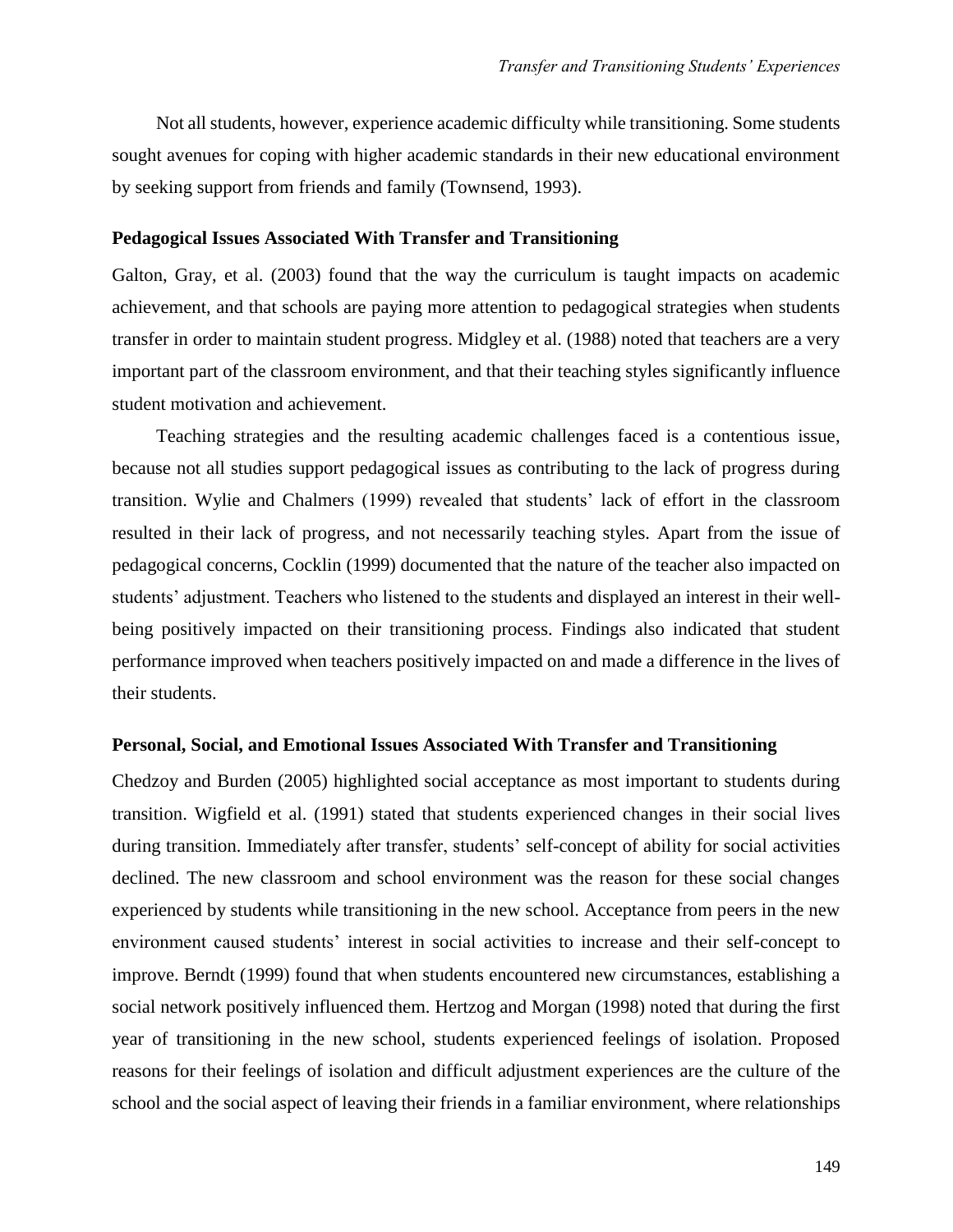with peers and teachers have been developed, to go to one where the student has to form new relationships.

Pereira and Pooley (2007) and Puschner (2010) noted that as students transferred across secondary schools, peer relationships and social support were of significance to them during the transitioning process. Barone, Aguirre-Deandreis, and Trickett (1991) report that because friendships and social interactions among young people are crucial, the transfer and transitioning process tends to disrupt friendship networks. At transfer, friendships are seen as an avenue of social support, and Ganeson and Ehrich (2009) found that transitioning students were affected by the discontinuity in peer relationships. After transfer, making friends, fitting in, and dealing with bullying were the biggest challenges faced by students (Howard & Johnson, 2004).

#### **Gender Issues Associated With Transfer and Transitioning**

Gender impacts on transfer and transition in different ways. Wagemaker (1993, as cited in McGee et al., 2003) reports that girls may have lower scores and are more negatively affected during transition than boys. Wagemaker (1993) also disclosed that the type of school (single-sex or coeducational) may also play a role in achievement levels. When the academic averages of females in single-sex and co-educational schools were compared, those in co-educational schools obtained averages that were minimally lower than those in single-sex schools.

On the issue that females academically score less than males during the transitioning process, Alton-Lee and Praat (2000, 2001) note that the issue of females outnumbering males when it comes to achievement depended on the subject and transition. It was found that females performed better in some subjects whereas males performed better in others; but this was determined by how well the student transitioned in the school. Transition was found to have a positive effect on boys' performance in mathematics, science, and physical education (McGee et al., 2003). Croll (1983, as cited in McGee et al., 2003) found that girls performed better than boys in the first year of transitioning, although they did not always feel as though they were performing better than the boys in subjects like mathematics. However, Francis (2000) found that after transitioning, girls were generally outperforming the boys in mathematics, science, and all other subjects.

According to Fenzel and Blyth (1986), adjusting to a new social environment in school varies for males and females. Girls have more difficulty than boys with leaving their friends and establishing new relationships. Hirsch and Rapkin (1987) affirm that as girls transfer, they are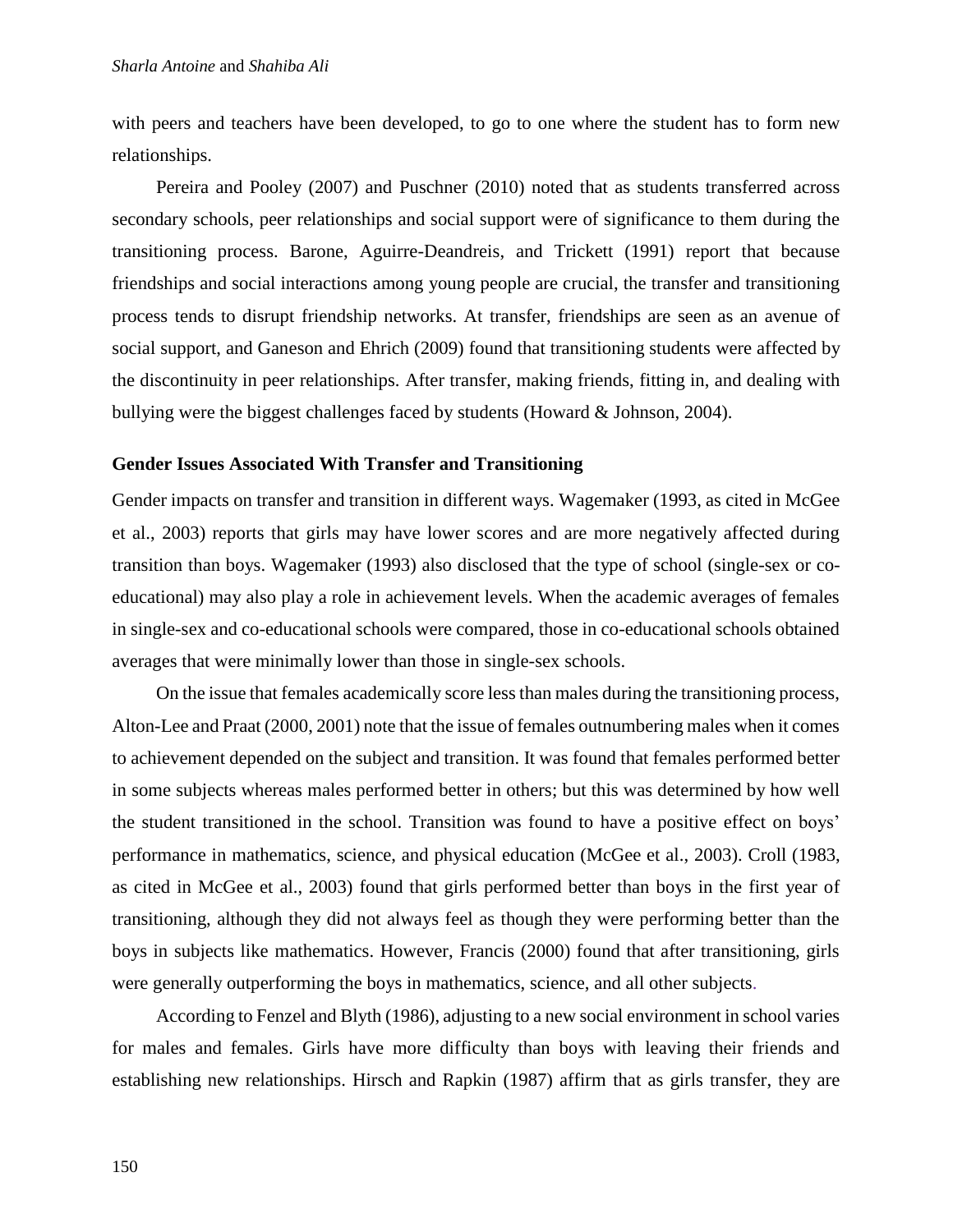more likely than boys to suffer from low self-esteem, stress, and depression, consistent with findings from Eccles, Wigfield, et al. (1993), which noted that females were more negatively affected than males after transfer, particularly their self-esteem. The age of the student at the time of transfer played a role in his/her social development, attitude, and behaviour. The timing of the transfer, specifically the age of the student, explained why girls may be more likely to exhibit symptoms of depression than boys. They attribute this to the fact that girls reach puberty earlier than boys, and girls experience increased psychological issues when compared to boys of the same age during transition (Hirsch & Rapkin, 1987). In terms of behaviour, McGee et al. (2003) stated that boys displayed more negative attitudes towards learning and were more disruptive in the classroom; whereas, girls coped with transition better than boys as they were more "attentive to schoolwork requirements" (p. 51).

Within the Caribbean, Kutnick, Jules, and Layne (1997), in researching gender and school achievement in Barbados, St. Vincent, and Trinidad and Tobago, found that teachers, types of schools, and classrooms played a major role in students' attainment. In Trinidad and Tobago, girls were able to develop academic and social support groups among themselves, while boys did not take advantage of such support. Transitioning into and during secondary school saw a reduction in males participating in schooling.

Belfon-Nedd (2012) researched the second-time transfer experiences of two male and two female students who transferred, at the Form 3 level, from an established government secondary school to a new government secondary school in a rural environment in Trinidad and Tobago. Her findings revealed that, overall, the experience was a positive one. Data collected over just two terms revealed that the students improved in their academic performance, aided by administrative support, teachers, peers, and family members. Easing the transition was a belief in themselves that they could do well. However, the males did not do well academically, as their out-of-school employment during the school term (given the rural environment) made them tired and unwilling to try to cope with the school work, while the female students' adolescent stage led to disruptive behaviour at times. With such limited research into transfer and transitioning, it is difficult to identify common experiences.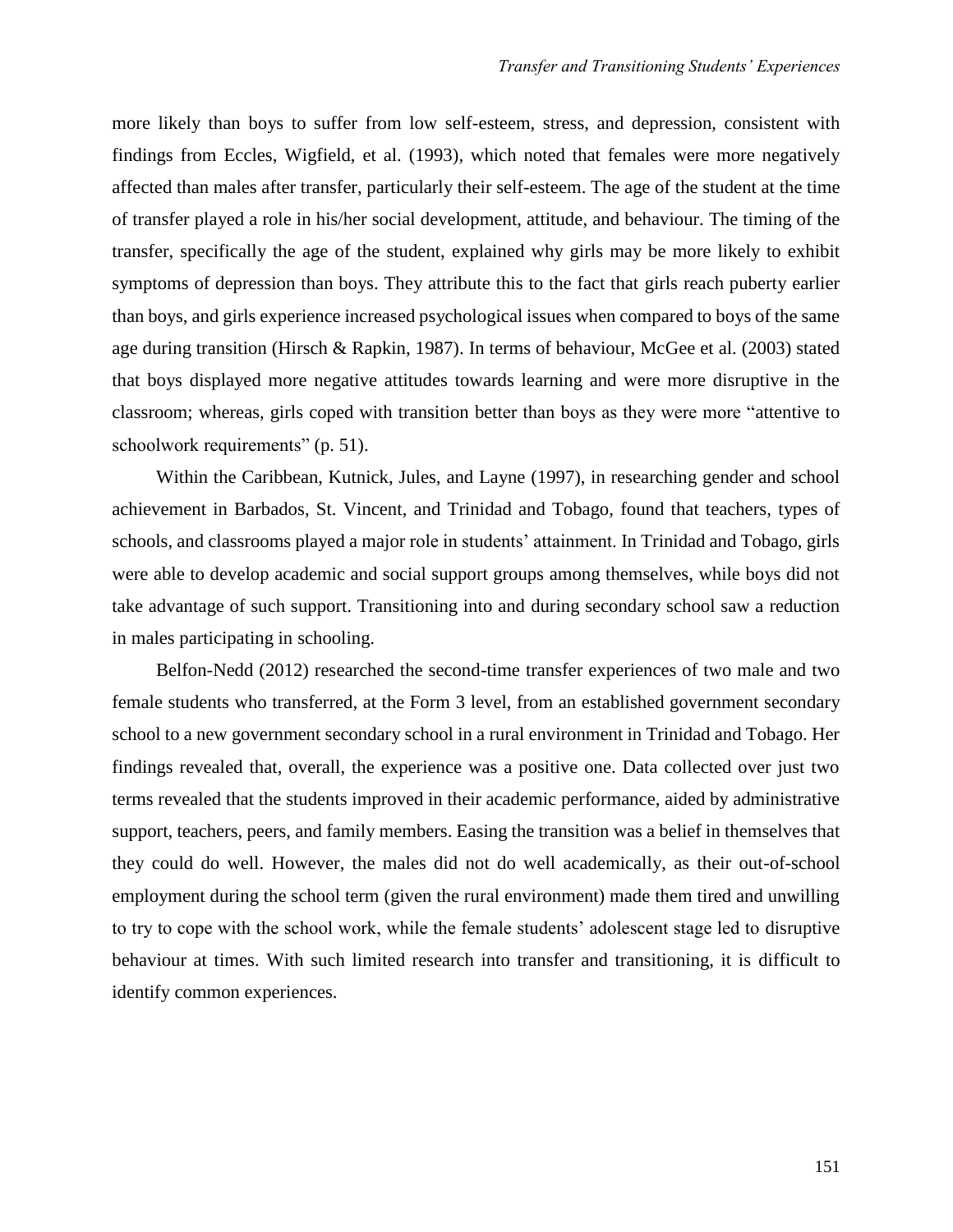# **Purpose of the Study**

Most of the existing literature on transfer and transitioning in schools relates to the transferring and transitioning from the primary to the secondary level, with minimal research on transferring from one secondary school to another, which this study attempts to address. This small-scale research on the experiences of transfer and the transitioning process by transfer students in one secondary school in Trinidad and Tobago can serve to sensitize MoE officials, policy makers, school administrators, and the public to this phenomenon, which can have a negative impact on students, teachers, and the school culture. It aims to bring about an understanding of this annual occurrence in the country.

Three research questions guided the investigation of the experiences of the transitioning process of students who transferred into Oasis Secondary School:

- *1. What are the experiences of students who have transferred to Oasis Secondary school between 2010 and 2013?*
- *2. What strategies did these students adopt in the transitioning process?*
- 3. *How is the transitioning process affecting students' experiences at Oasis Secondary School?*

Vocalizing students' issues related to transfer and transitioning based on personal experiences may foster a better understanding of the issues and also promote a stronger sense of belonging in the institution. The voice of the student is therefore fundamental to this study.

# **Methodology**

Ganeson and Ehrich (2009) and Pereira and Pooley (2007) used qualitative methods to describe the "meaning and perception of the transition experience from the student's perspective" (p. 163), allowing the students to "tell it like it is" (p. 163). The phenomenological methodology was chosen to understand the participants' experiences by producing descriptions of their lived experiences. A phenomenological study is one that describes the "common meaning for several individuals of their *lived experiences*" (Creswell, 2013, p. 76), and in this way the transitioning experiences are not described from the researcher's viewpoint, but from the way these lived experiences are described by the participants themselves.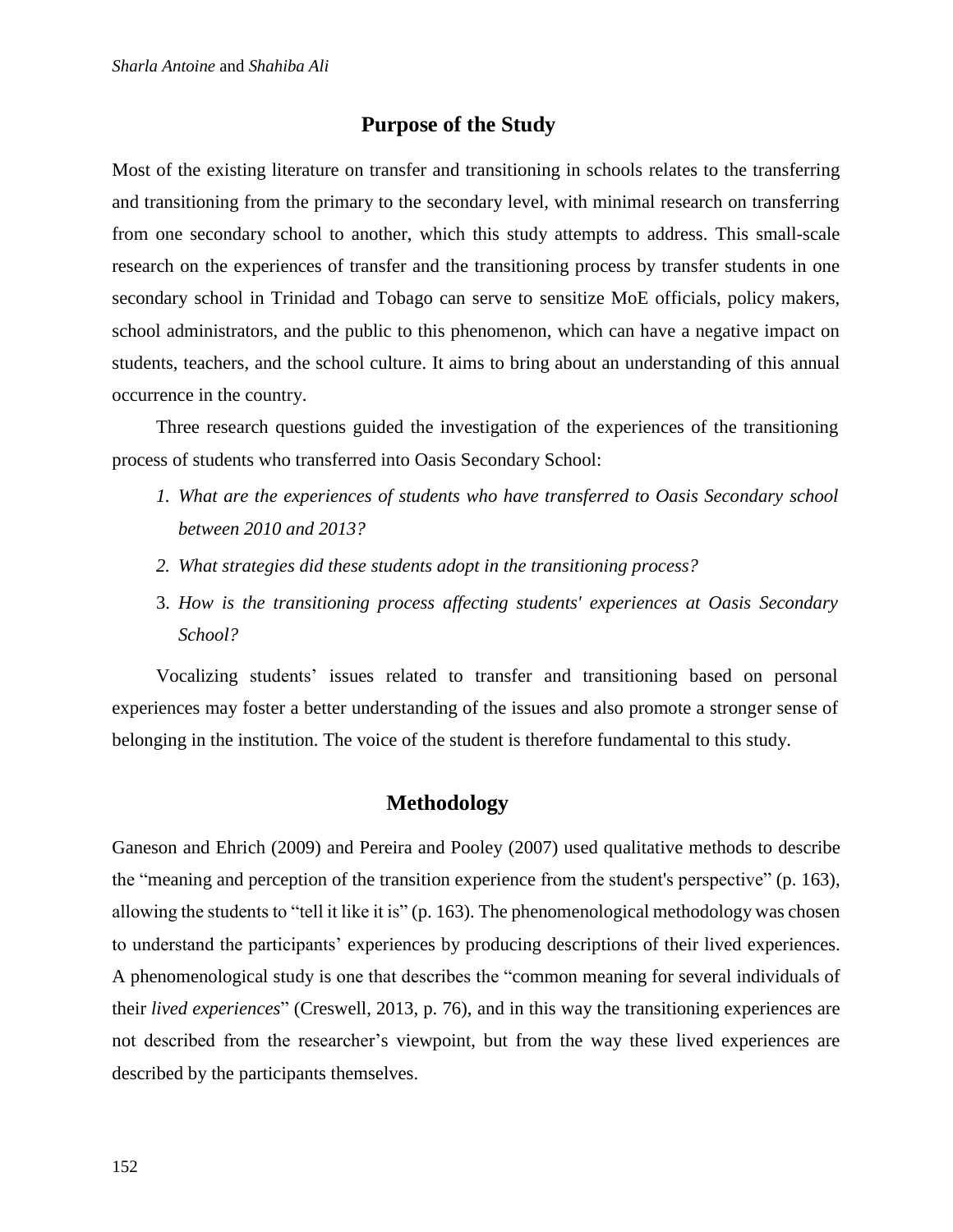In qualitative research, Creswell (2013) discusses four assumptions that guide the design of the study—the ontological, epistemological, axiological, and methodological—and he states that these beliefs are fundamental in guiding qualitative studies. In this study, the ontological assumption relates to the personal feelings, views, and experiences of the students—their reality. Multiple realities will emerge as similar and dissimilar experiences are revealed by the participants. In this regard, it is important to get the participants' or emic perspective in order to truly understand what the students' experiences are. By exploring multiple viewpoints, conclusions can then be drawn about what it feels like to adapt after transfer, as their experiences are dictated by their reality.

The epistemological principle is one where the researcher develops a relationship with the participant to establish trustworthiness. The relationship developed between the participant and the researcher allows the participant to be comfortable and freely express him/herself during the interviewing process. Axiology acknowledges the role of the researcher's and participants' values that are part of the study. It is key to note that the values, views, beliefs, and personal experiences of the researcher with respect to the study should be set aside by bracketing any prejudged opinions so that the participants' experiences are precisely described, ensuring credibility in the study. Creswell (1998) identifies another assumption, the rhetorical assumption, where the researcher uses qualitative language to arrive at four criteria proposed by Lincoln and Guba (1985), namely, credibility, transferability, dependability, and confirmability, to accurately interpret and construct meaning from the findings. The methodological assumption of this study is "shaped by the researcher's experience in collecting and analyzing the data" (Creswell, 2013, p. 22), so this is where, as the researcher, the concept of transitioning in a new school environment is formulated based on the above assumptions.

Stratified purposeful sampling was utilized to select the students by gender and class to which they were assigned. In purposeful sampling, researchers "intentionally select individuals and sites to learn or understand the central phenomenon" (Creswell, 2012, p. 206). The students were at different stages of transitioning (first year, second year, and third year), and were willing to talk about their experiences (Rubin & Rubin, 1995). To enhance trustworthiness, triangulation of sources was done by selecting three of their teachers for interviewing to provide additional relevant data on these students and the transitioning process. These teachers had years of teaching experience in the school, making them knowledgeable about the issue of transfer and transitioning.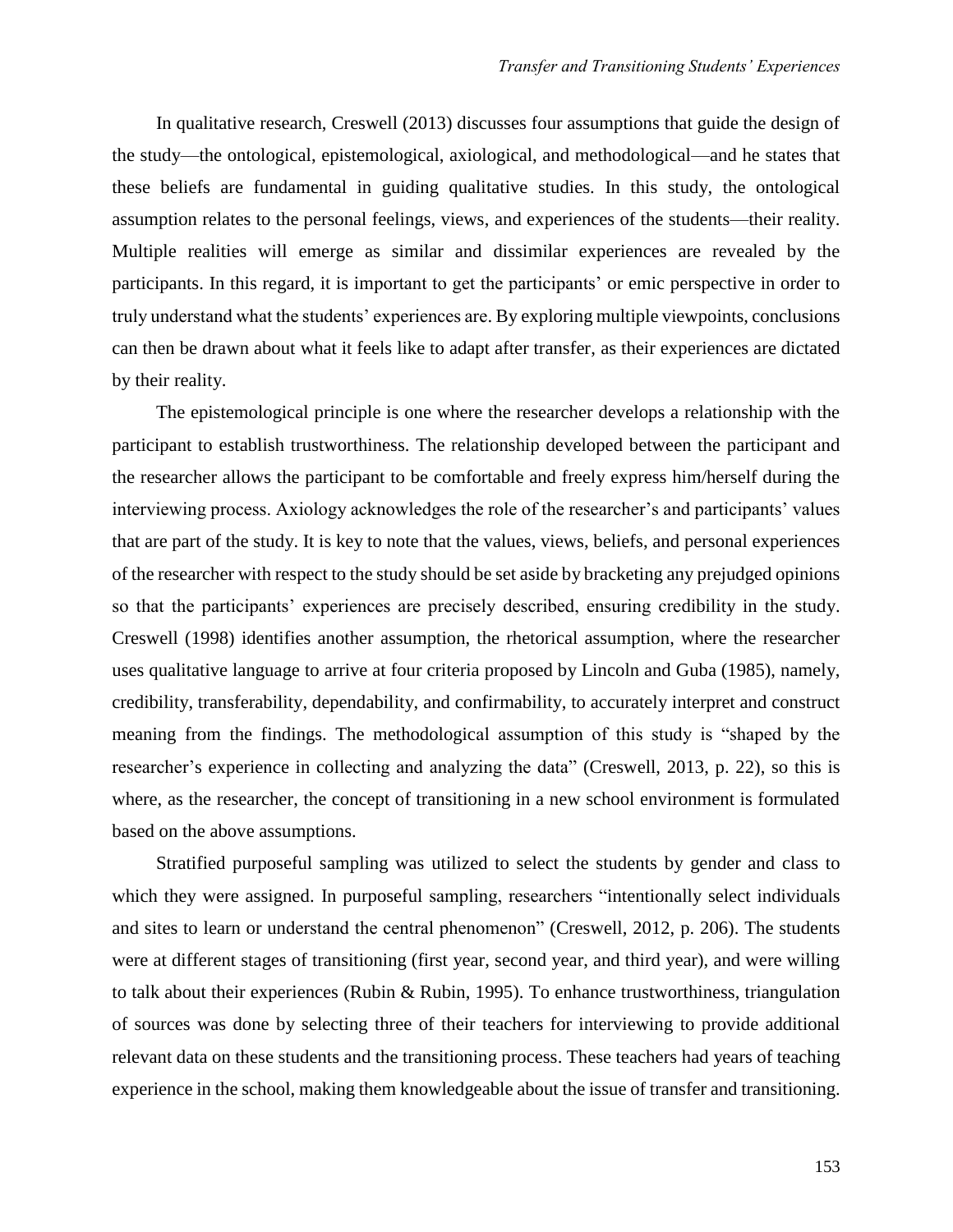Additional documentation on the participants served as background context. A total of six students were selected—one male and one female from Forms 2, 3, and 4—to communicate experiences based on time spent in the school thus far, and to also gain the perspective of both genders, but one male emigrated during the study. Creswell (2014) notes that for a phenomenological study, the sample size may range from three to 10 participants. Therefore, the researcher made the decision to omit him from the study as sufficient data had been obtained from the other five students to answer the research questions. An interview protocol was used to gather the essence of the students' experiences.

Relevant permission was sought from the MoE and the school's principal, the parents/guardians, and the teachers. They were informed that their participation was voluntary and that they were free to withdraw if so desired. The anonymity and confidentiality of the participants involved in the study were ensured as pseudonyms were assigned to all participants, the names of their previous schools, and the names of other students mentioned during the interview process. A major limitation of this study is that the participants had to rely on memory to retrieve retrospective data from one and two years in the past, so the data collection and analysis may be affected due to issues related to poor recollection of information. Participants were informed about the structure of the interviewing process before they were interviewed.

#### **Profiles of Participants**

All the participants live with their parents and at least one sibling. Anthony and Nadia play cricket and netball; Sharon is involved in dance and drama; Roger is not involved in any extra-curricular activity; and there was no information stated for Donna's extra-curricular activity. Table 1 summarizes the profiles of the participants.

The three teachers interviewed have been teaching Forms 1 to 5 at the school for more than 10 years. They teach the participants and can provide knowledge and insights on their academic progress and adjustment issues in the transitioning process. Eight interviews were conducted and recorded using a digital recorder, and then transcribed manually. Two participants were reinterviewed to clarify data that emerged following their interviews.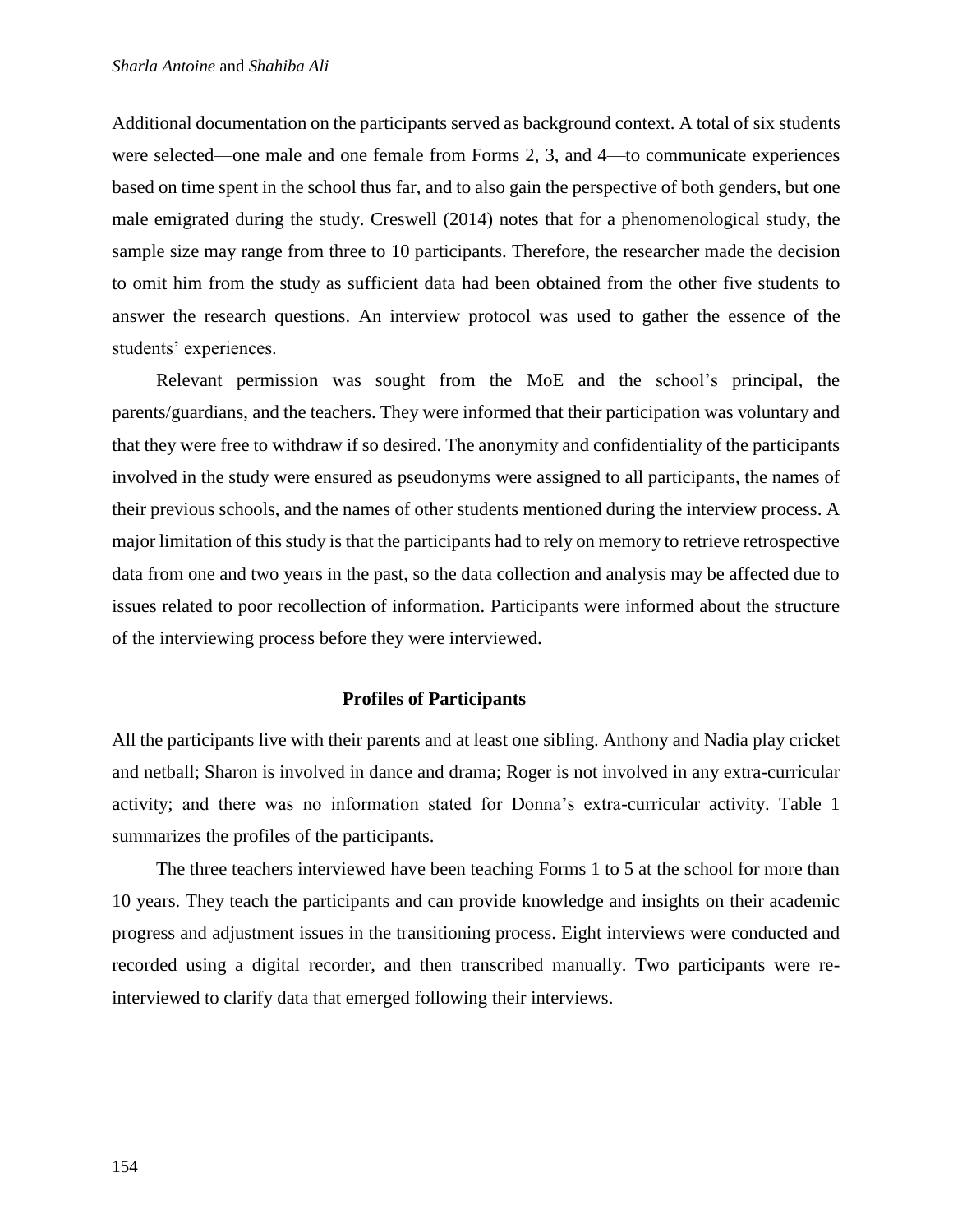| <b>Name</b> | Age | Gender | <b>Transfer</b><br><b>Form Level</b> | <b>Composite</b><br><b>Standard</b><br>Score* | <b>Current</b><br><b>Form</b><br>Level | Assistance<br><b>Received in</b><br><b>Transitioning</b> | <b>Number of Terms</b><br>in Oasis<br><b>Secondary School</b> |
|-------------|-----|--------|--------------------------------------|-----------------------------------------------|----------------------------------------|----------------------------------------------------------|---------------------------------------------------------------|
| Roger       | 15  | Male   | 2                                    | 190.5                                         | 3                                      | Sixth Form<br>mentoring<br>programme                     | 5                                                             |
| Anthony     | 15  | Male   | 2. Term 2                            | N.A.                                          | 4                                      | None                                                     | 7                                                             |
| Nadia       | 13  | Female | $\overline{2}$                       | N. A.                                         | 2                                      | None                                                     | 2                                                             |
| Sharon      | 15  | Female | 3, Term 3                            | 215.4                                         | 3                                      | None                                                     | 4                                                             |
| Donna       | 16  | Female | 2, Term 2                            | 208.3                                         | 4                                      | None                                                     | 7                                                             |

**Table 1. Profiles of Students Who Transferred**

Note: The Composite Standard Score from the Secondary Entrance Assessment (SEA) is an aggregate of the raw scores that were converted statistically to rank and place the students in secondary school. The lowest Composite Standard Score assigned to Oasis Secondary is 226.720

The Constant Comparative Method of Glaser and Strauss (1967) was used to analyse the data. Three procedures were used to analyse the data and produce themes: "(1) data condensation, (2) data display, and (3) conclusion drawing/verification" (Miles, Huberman, & Saldaña, 2014, p. 12). As participants' perceptions are highly interpretive, data were repeatedly reviewed and peerreviewed to highlight codes undiscovered by the researcher, and then reviewed again.

#### **Findings**

Six themes were constructed for each research question, namely, Mixed Feelings Throughout the Transitioning Process; School Ethos; Peer and Teacher Relationships; Implemented Coping Strategies; Developmental Competencies; and Recommendations for Easing the Transitioning Process.

*RQ 1. What are the experiences of students who have transferred to Oasis Secondary between 2010 and 2013?*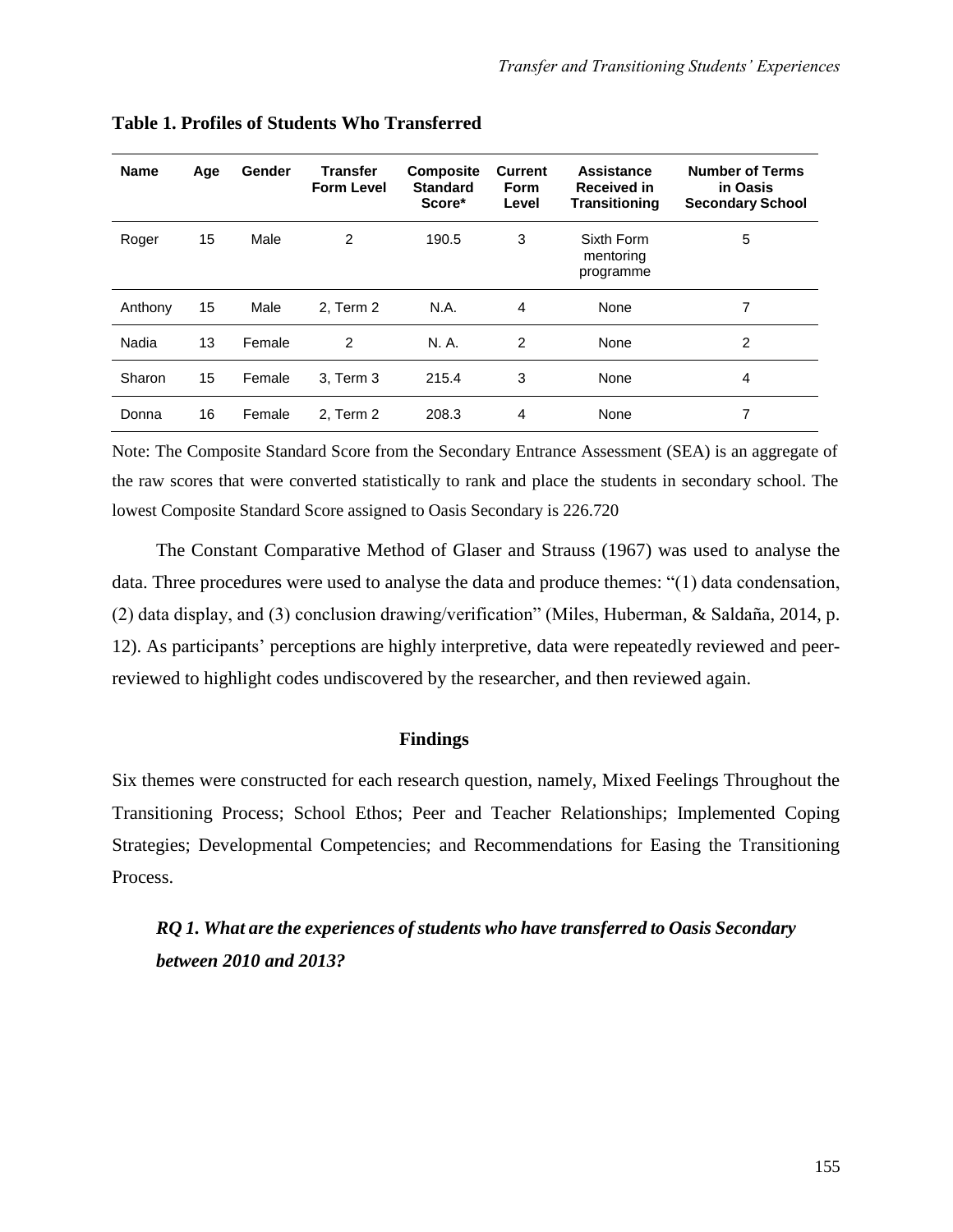### **Theme: Mixed Feelings Throughout the Transitioning Process**

## *Initial feelings*

Participants shared their feelings on the type of environment from which the student came and how the student felt about leaving that environment and coming to a new one. Roger, Sharon, and Donna all disclosed that initially they were unhappy with being transferred from their previous school because they were already settled there. According to Roger, *"I wasn't happy 'cause I already made friends and whatever down there, Miss."* He continued by saying*,* "*In a way I was angry, Miss,"* while in the same breath, *"I still had a little excitement in meh, Miss 'cause I was coming to a good school*," revealing mixed feelings during the transitioning process.

Sharon and Donna both mentioned that initially they were sad because they were leaving their friends. In the early stages of the transitioning process, Sharon cried to return to her previous school and to her friends. Donna revealed that she did not want the transfer and had mixed emotions. In addition to being sad, she was also happy because she was "*going to a better school.*" They also felt fear when they first started attending the school because they were new and did not know the students as yet. "*I was afraid to talk... afraid to make friends,*" said Sharon. Donna's statement, "*I was real frightened because I didn't know plenty people,*" indicated that being in a new environment generated fear.

Anthony and Nadia did not experience sadness in the early stages of their transfer; their feelings gravitated towards happiness. "*I felt sort of good being transferring into this schoo*l" and "*I like being transferred in this school*" were their responses, respectively*.* Their negative experiences and unhappiness in their former schools were responsible for their positive views about transferring into the school. Anthony was unable to cope with the "*strictness*" of the school, and Donna felt as though she did not fit in. Their positive views about transferring into the school communicated feeling content.

## *Present feelings*

After spending two years in the new school and admitting to being in a "*good school*" and forming new friendships, Roger mentioned that he sometimes thinks about attending his former school because he missed some of the school activities. This is clearly revealed in his statement:

*Sometimes I still think something will happen...and you know...sometimes I think I was still going to my old school. When I think about it...you know...I have a better chance of doing*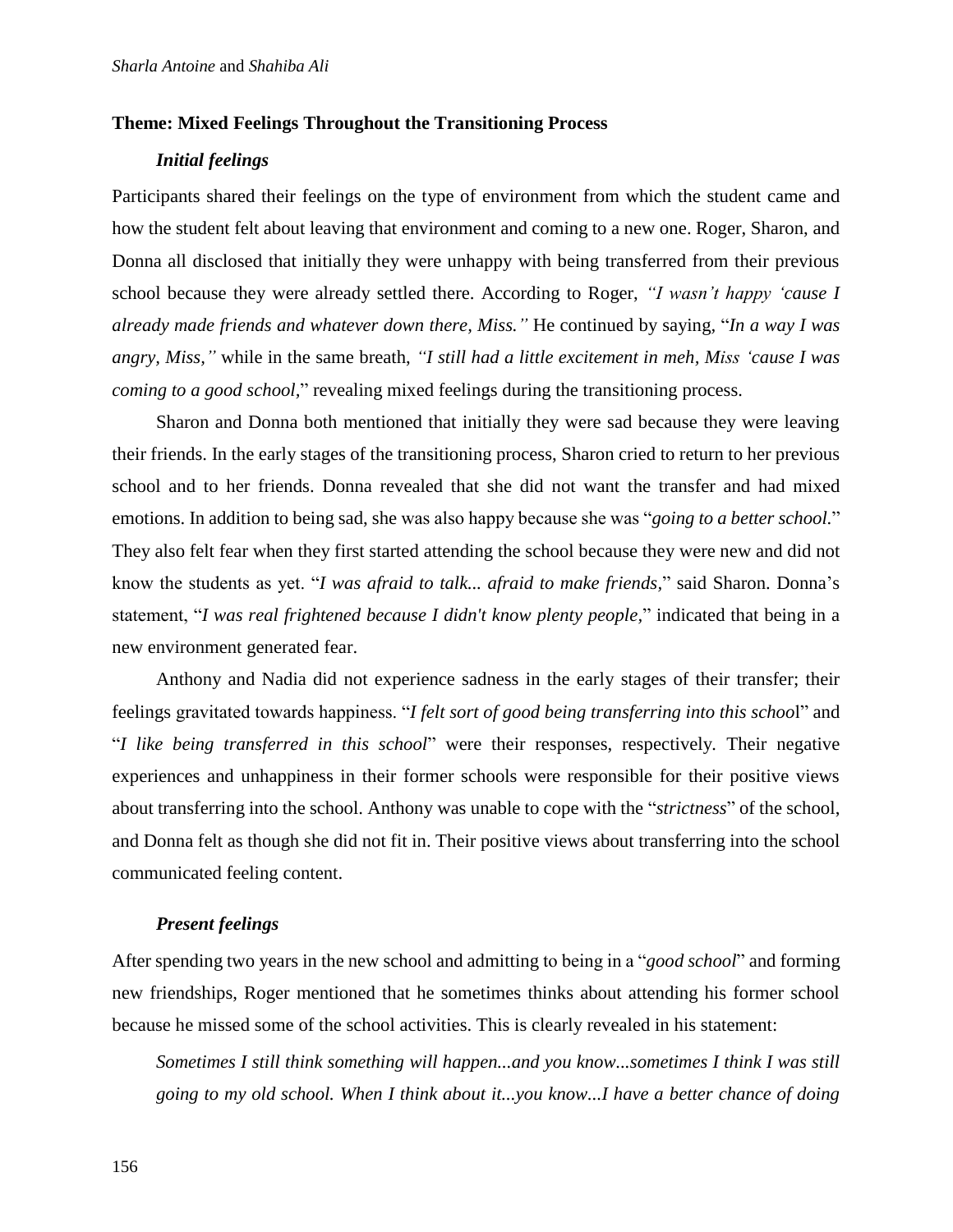*better in work here than there because what I really feel is that, down there it have more distractions, nah…than here, Miss. The Carnival celebration, Miss. Down there we had an auditorium and the first year I went there...they told us they raising money for the school. For the school dance, you pay a certain amount of money, Miss and you get to go into the dance. And...they had a religious session too nah, Miss. They had all religions. My feelings....Miss I more comfortable and relaxed here...but I miss those activities in the other school that we had in the auditorium.*

Although he felt this way sometimes, he is currently happy in his new school as he feels that he has a better opportunity to excel due to the school culture, and has formed good friendships with his classmates. Anthony, Nadia, Sharon, and Donna are currently all happy with their transfers, although Donna experienced discomfort with some peers in the first term in Form 4. She was unhappy during this period and felt as though she wanted to return to her previous school, after spending five terms in Oasis Secondary. She has resolved her issues and is "more comfortable in the school now."

#### **Theme: School Ethos**

All five students came from different neighbouring schools, so it was interesting to note their reasons for transferring from those schools. The purpose was to shed light on the nature of those schools, thus evincing their experiences. Parental dissatisfaction with the school's environment stood out as major reasons that Roger, Sharon, and Donna transferred out of their schools. Anthony's mother and Donna's father attended Oasis Secondary, and they felt that it was a better institution based on their experiences when they attended the school. Their parents were also satisfied that Oasis Secondary continued to uphold its desirable characteristics. The schools from which Roger, Sharon, and Donna transferred are all known for high levels of student indiscipline. According to Roger:

*You always had to keep a watch over your shoulder nah, Miss, because it was that type of school. The children in my old school used to get weapons from anywhere in the class...they used to mash up chair and thing, Miss.*

Other than parental dissatisfaction, Donna revealed that her teachers suggested that she transfer out of the school because the school was not suitable to her needs. According to her: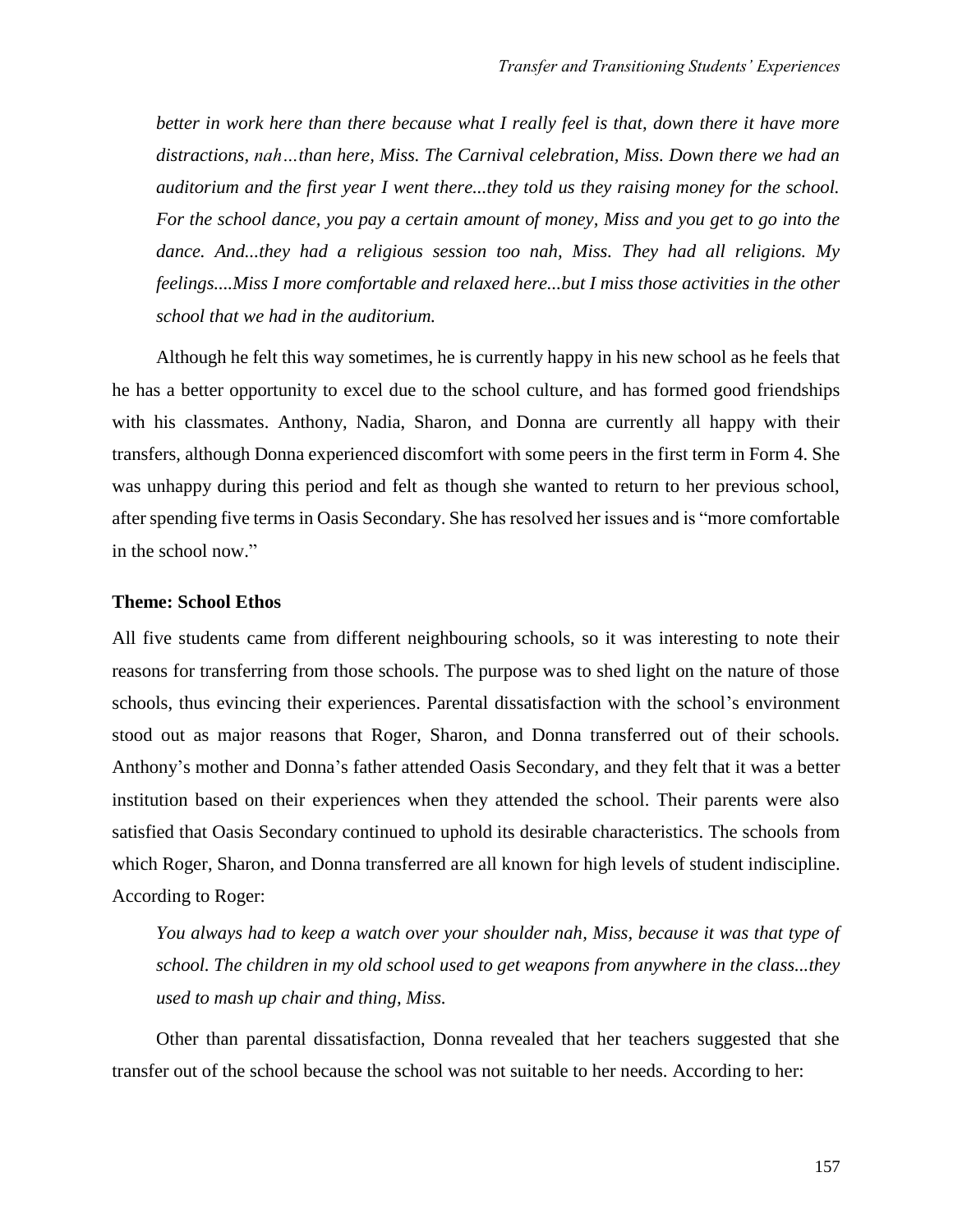*My daddy didn't like the other school because of the discipline of the students. It wasn't good. It had some...a few bad children in the school that give the school a bad name. And then my teachers, too, they were saying that I should take a transfer because I don't suit the school that I* [am] *in.*

All three students mentioned that their parents were uncomfortable with them being surrounded by such violence and thus requested the transfers. Anthony and Nadia said their major reasons for transferring involved teacher-student relationships. Anthony felt that he could not cope with the academic aspect of the school as he felt pressured: "*I experienced some discipline problems because of the home work....I never used to finish it because of the amount as it was due the next day or day after.*" Nadia simply felt that she could not relate to the students there because of how they acted: *"I didn't really like the children in the other school.....It was an all-girls school and they just used to act different."* The students all revealed that they knew that they were transferring into a "*good school*" that has "*good discipline and good teachers*" and receives "*good CXC results*." Anthony's description of the school when he said, "*the school environment is a very good and friendly environment,*" suggests that the ethos of the school impacts one's experiences. Anthony expected the school to be more all-rounded, with a balance of academics and extracurricular activities. In his words, "*I knew it was a good school and an all-round school with the sports and stuff.*" He was satisfied with the ethos of the school, as his expectations and the reality of having sports enhanced his transitioning experiences.

The students held these perceptions of the school because of what was told to them by family members and friends who had attended the school. Producing well-disciplined students, obtaining exemplary examination results, and an overall friendly atmosphere are some aspects of the school ethos described by the students. They expected favourable attributes in their new school.

#### **Theme: Peer and Teacher Relationships**

All participants unanimously stated that they made friends when students approached them, and they all, except Sharon, knew at least one person, either family member or friend, who was going to the school at the time of transfer, thus making their experiences more comfortable. Roger, Anthony, Nadia, and Sharon described their experiences with their peers and teachers in their new school as being positive. Roger expressed thus: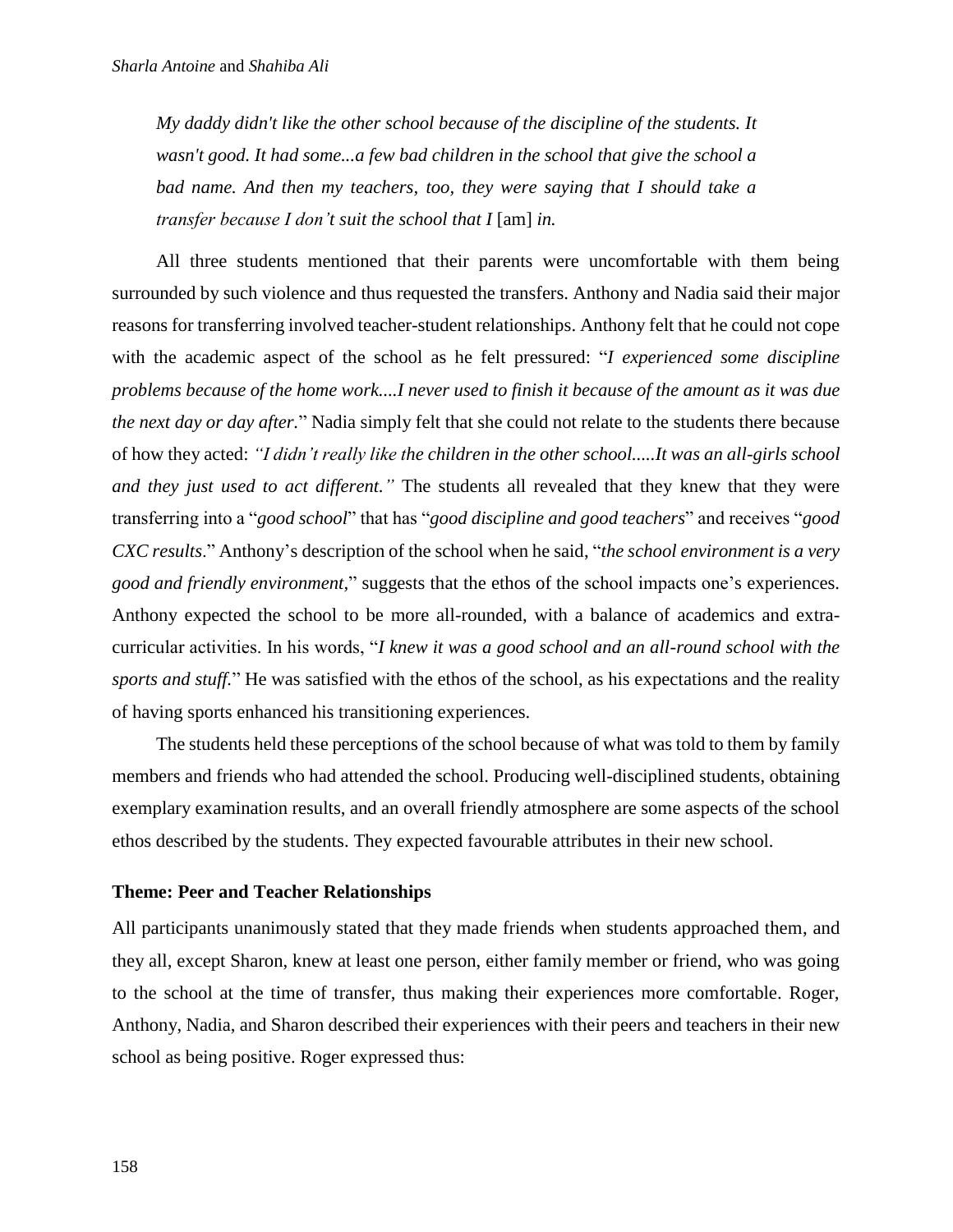*My classmates. They always included me and the other person who got transferred in my class. They always included us. They never leave us out of a group, Miss. For school work they never leave us out. I would say the students really helped me.*

Donna expressed some negative experiences with peers and one teacher. Donna does not socialize with some of her peers because she is of the opinion that "*they like too much confusion.*" She does state, though, that there are only a few students she considers her friends. Donna suffered from verbal abuse from her peers as she says, "*at first it was bad 'cause...you know...it had children who bullied me a little bit."* She also said that she was verbally bullied but could not recall all the things that were said to her: "*I can't really remember all the stuff they used to tell me nah, but it was hurtful stuff.*" Not intentionally on the part of the students, the reliance on memory to retrieve retrospective data as well as the possibility of information being withheld are two limitations that were encountered.

Anthony did not reveal his experience of being bullied when he entered the school during his first interview. During a second interview, he said that he had not remembered when interviewed initially, but he remembered when he went home and then mentioned it to his mother. He disclosed that he only experienced this verbal abuse from some of the boys in his class for a short time in Form 2 when he first came, and it discontinued after that period. In his interview, he did say that at first he "*didn't really feel part of the class,*" and although he says that presently he gets along with his peers, he spends a lot of time with students in the higher Forms.

Donna revealed that the teaching strategies of one of the teachers were difficult to comprehend and her experiences with him were not favourable: "*It was just one teacher I didn't have a good experience with, Mr. John, he's just different...sometimes I don't understand what he is teaching.*" In Roger's case, he said that he did not have any problems with any of his teachers, but some of his responses and those of two teachers did not support his statement. His statement that "*they treat me kind of normal but they think I should be doing more work...they moving at a pace and I trying to catch up, but they find I* [was] *not doing enough work*" indicates that his experiences with them were not totally positive. He also disclosed that he had to be disciplined for not doing homework and for loitering in the corridor. His undisciplined behaviour in the classroom (mentioned by the male teacher) and not bringing his book to school were matters that the Dean had to address. Mr. Fraser's statement, and Roger's description of his treatment by his teachers as "*kind of normal,*" along with his view that teachers could assist students if they "*cut them a little*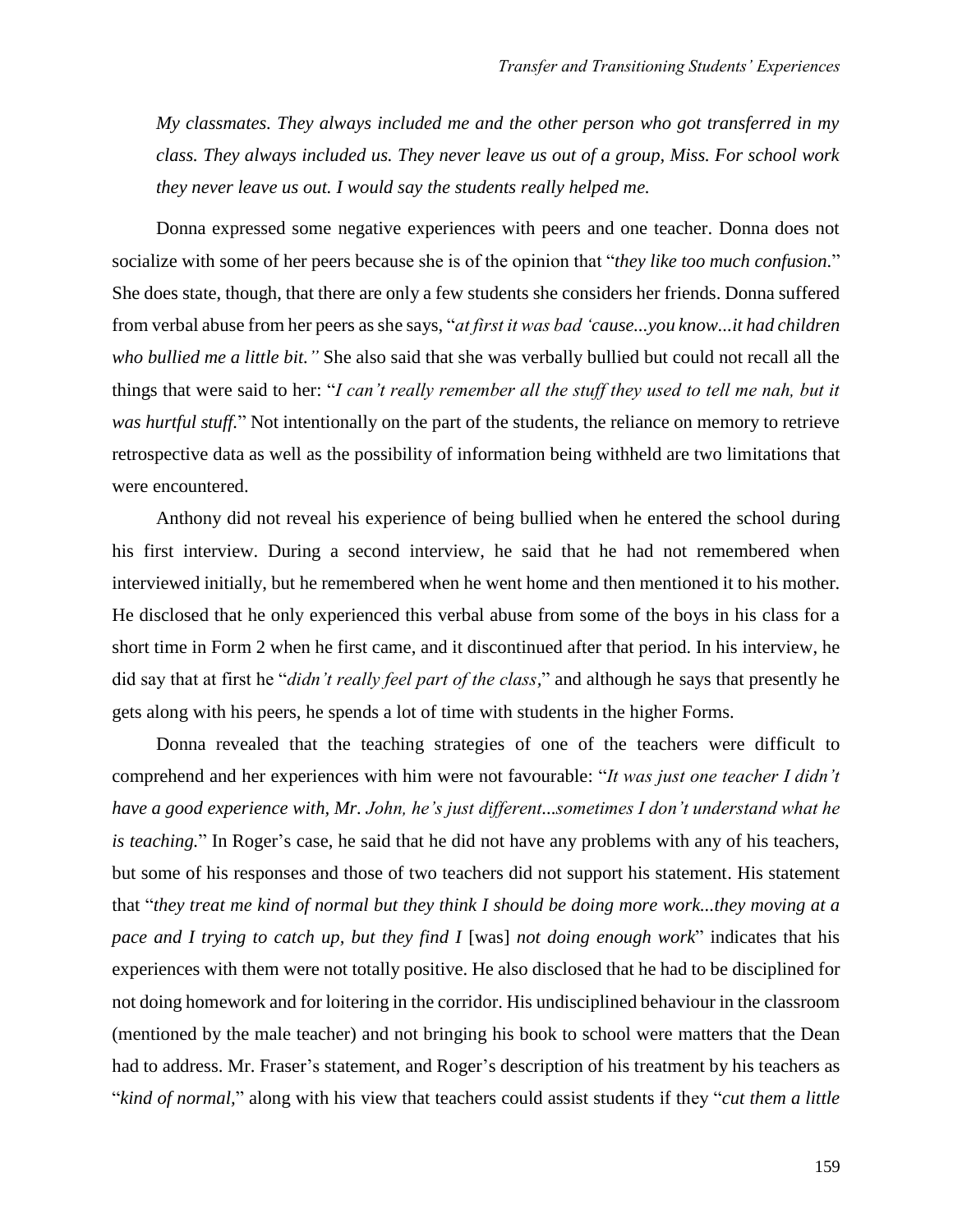*slack,*" indicate that he did experience minor issues with some teachers. He admitted that, as he reflected on his circumstances, he realized that the teachers were really helping him. Anthony, Donna, and Nadia's perception of teachers being "*really nice*," and developing a closer relationship with teachers are some positive experiences that assisted students in the transitioning process.

#### *RQ 2. What strategies did these students adopt in the transitioning process?*

#### **Theme: Implemented Coping Strategies**

The views of the teachers revealed that students adopted varying strategies during the transitioning process. Miss Gibson revealed that Roger had some behavioural and academic issues upon transferring. According to her, she had to *"handle matters involving many things such as smoking, drinking and not doing homework.*" She felt that he might be the ringleader or was being influenced by some of the boys who were always getting into trouble. Mr. Fraser noticed that the students in class tried to speak like Roger and even followed him as he was seen as being "popular" and "cool." In his view, Roger seemed to have an effect on the students: "*I think that the students are afraid of Roger...because they see him as being popular,*" he said. According to Mr. Fraser, Roger was quiet when he was first transferred and then his behaviour negatively changed as he was portrayed as the ringleader in the class. For Sharon, the friendliness of the students made it easy for her feelings to change from sadness and fear to happiness. Her strategy included taking full advantage of forming close-knit relationships and seeking social support from the students in her class.

One strategy Donna adopted was associating herself with the wrong company, which negatively affected her grades. Upon realizing that this was not benefitting her, she made the decision to isolate herself and minimize the time she spent with the students in her class as, to her, some of them are somewhat distracting: "*I really prefer to stick by myself."* Anthony adopted two strategies. He alienated himself from his classmates due to initially not feeling as part of the class in Form 2, and although two years had passed, this approach seemed to satisfy him. He formed a bond with the Physical Education teacher and he also, along with Nadia, sought involvement in extra-curricular activities as a strategy for transitioning to the school by participating in cricket and netball, respectively.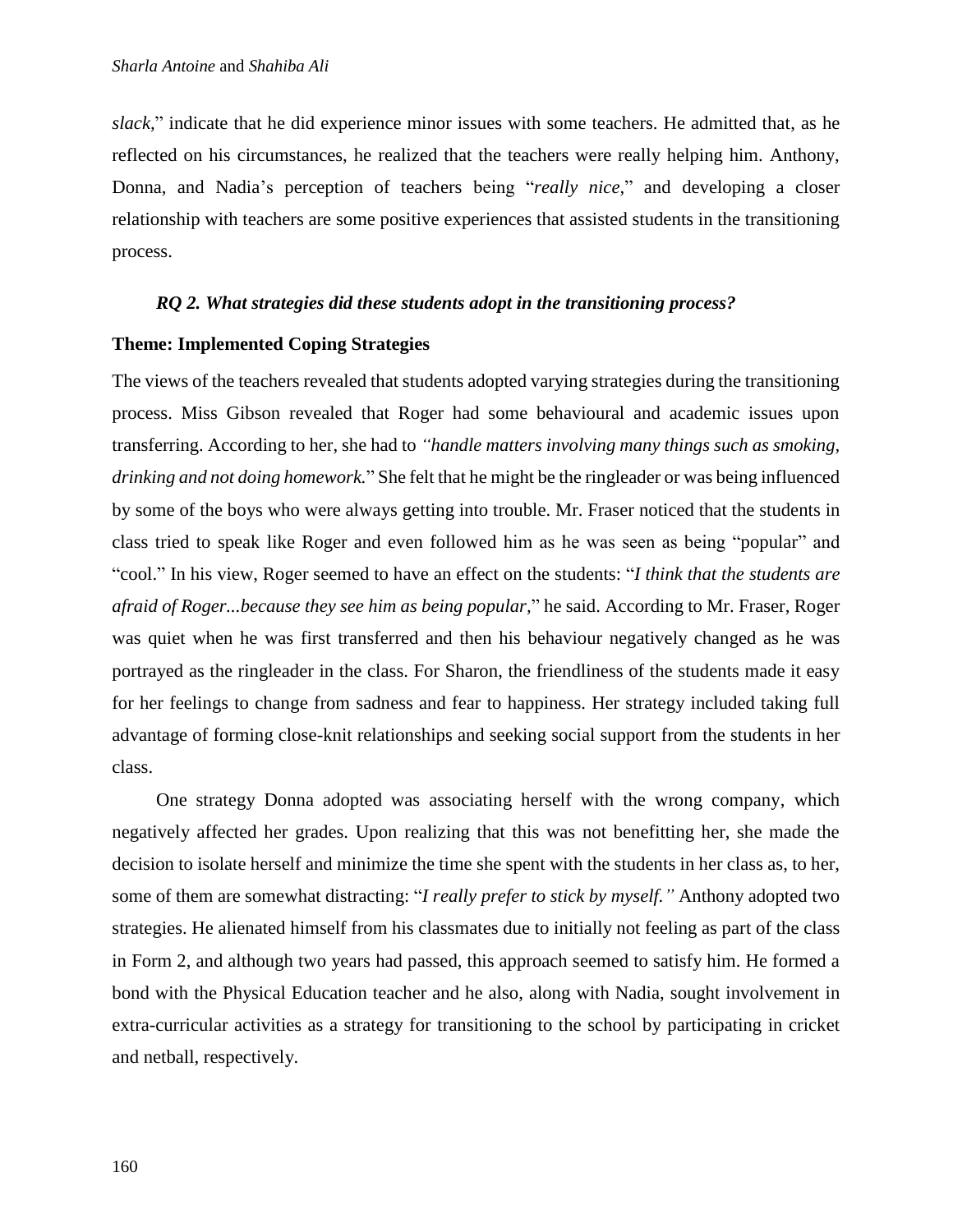# *RQ 3. How is the transitioning process affecting students' experiences at Oasis Secondary?*

#### **Theme: Developmental Competencies**

#### *Academic*

SEA scores were unavailable for Anthony and Nadia, while those for Roger, Sharon, and Donna were below the required scores applicable for entry into Oasis Secondary School (see Table 1). Four of the five students experienced a decline in their grades (the other student remained at the same level) after the first term in their previous school. A similar pattern was found upon entry into Oasis Secondary School, where there was a decline in academic performance in the first term after being transferred into the school.

Common to all students were the levels of difficulty adjusting to the academic aspect of transitioning, albeit to varying degrees. In Roger's view, "*the standard of work was plenty times higher than the school that I came from, Miss.....anytime I get the hang of it, Miss, the work just keeps getting harder."* This indicated difficulty coping with the academics at Oasis Secondary. All the students experienced adjustment difficulties because to them, "*it was plenty work*" and "*the work was kind of hard.*" They were also introduced to unfamiliar subjects upon transfer.

Difficulty coping with the academic aspect of transferring affected the students' experiences. They realized that they had to apply extra effort in order to reach the same academic standards as their peers. "*If I don't study I would not do well, but if I do study, I do well,*" Sharon confessed. Anthony's effort came in the form of seeking assistance in English and mathematics from his sister and cousin, who were both attending university. He acknowledged that he was not performing well as he said "*I wasn't doing too well...I was falling back in my subjects. It was plenty work.*" Donna made the decision to apply more time to her studies because she wanted to succeed in her CSEC examinations, and Roger was willingly accepting assistance from Form 6 students in Oasis Secondary School.

Miss Gibson saw a need for an intervention upon noticing Roger's academic and behavioural issues. She noticed that he was having literacy and numeracy issues, and that the transitioning process was negatively affecting his experiences, as his academic work and behavioural developmental disposition seemed to deteriorate. She stated: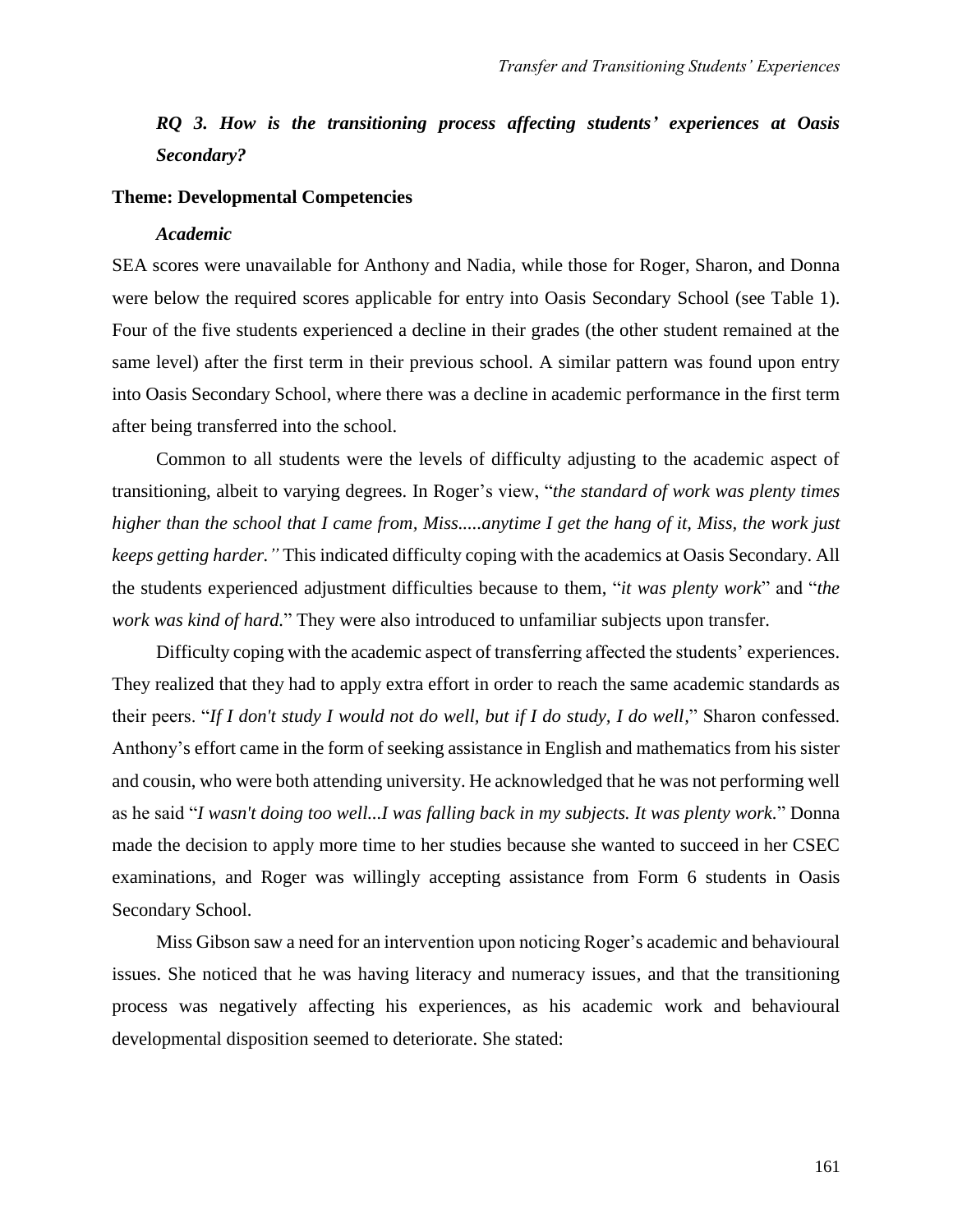*This past year his progress seemed to deteriorate and his name kept being called involving matters with other boys in the class who were always getting into trouble....I realized that he was having some difficulties with his school work so I advised him to study harder.*

Mr. Fraser found that Roger's performance was "*awful...poor*" when he first transferred into the school, but had seen a slight improvement in his attitude towards his work by "*trying to catch up.*" However, Mr. Fraser found that Roger still struggled in the classroom. Anthony and Nadia were also mentioned as being academically weak by Mr. Fraser and Miss Charles.

Figure 1 shows the academic performance of the students. The academic percentages for Roger and Anthony from the time they were transferred into the school to the time of the study remained below 50%. Nadia, Sharon, and Donna succeeded in maintaining an average above 50%, except in their first term in the school where they were below 50%, which shows that they did not academically adjust in the first term. Donna mistakenly said that her school work dropped in the second term when she transferred, but her records show that it was in her third term that there was a decline in her overall percentage. Sharon's academic records confirm her statement of improving after the first term when she said "*I went up real plenty.*"



#### Academic year

*Figure 1.* Academic performance of 'transfer' students from 2010 to 2014.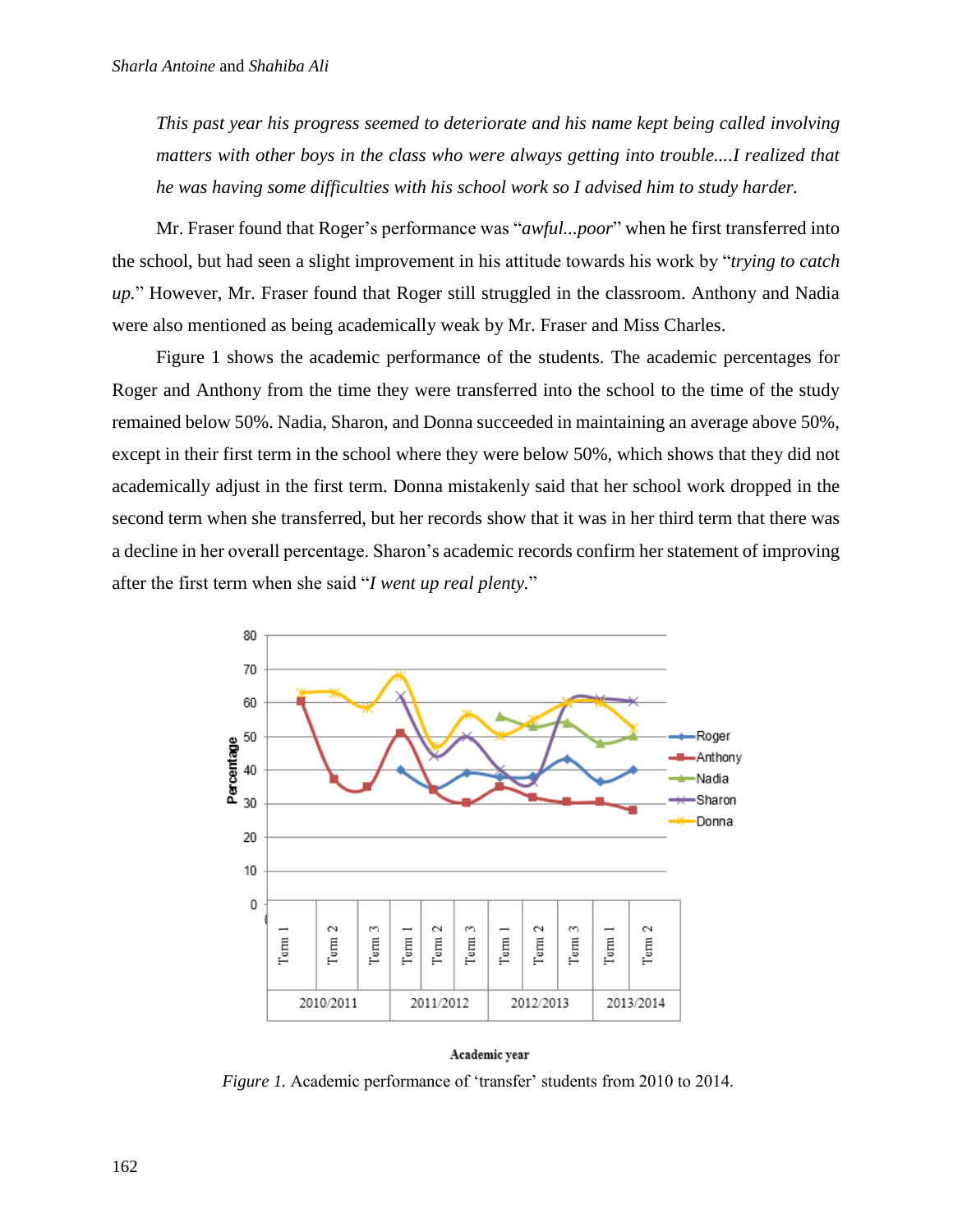#### *Behavioural*

Although Miss Charles and Mr. Fraser gave similar statements about the students being academically weak, they gave contradictory statements on Roger's behaviour in the classroom. Mr. Fraser lamented that in the classroom, Roger did not walk with his books for his class and "*just puts his head on the desk or grinning foolishly.*" In Mr. Fraser's estimation, Roger's behaviour changed from being quiet to being a ringleader within one month. Miss Charles found that Roger's behaviour was commendable, as she disclosed that in her class, "*he shows interest because he is always asking questions, especially if he doesn't understand something*." Miss Gibson did disclose that he had confided his dislike for some teachers to her, which is an indication that his behaviour in the classroom was based on his feelings towards his teachers and the subject area. Although Miss Gibson found that Roger's progress seemed to deteriorate during the year of transfer, she did commend his efforts to improve in his academic abilities. She noted that his delinquent friends "*tease him, but he is focused and does not care about what they say.*"

Miss Charles also observed that Anthony's behaviour changed from when he was first transferred. He reached to class late and was more talkative in the classroom. His transitioning experience from Forms 2 to 4, namely, difficulty bonding with classmates and academic issues, had led to noticeable negative behavioural changes. Consultation with the teachers on behavioural aspects of the students' transitioning process revealed that the male students had more behavioural issues than the female. The female students were found to be better behaved in the classroom. This was corroborated by statements from the teachers: "*Sharon was never in any disciplinary problems. She is well-behaved,*" said Miss Gibson. Mr. Fraser admitted that "*Nadia doesn't give any trouble in terms of behaviour, she is quiet in class...the girls are quieter in the class than the boys.*"

### *Social and emotional*

Of all the students, the transitioning experiences for Donna adversely affected her social experiences in the new school. Being verbally bullied, from when she was first transferred to the time of data collection, impeded the social aspect of her transitioning progress. Although Anthony suffered the same verbal abuse from some male classmates in Form 2, his social life at the school was not hampered to the same degree as Donna's. Her emotional abuse lasted for a longer period than his and had a greater effect on her. Sharon, Nadia, and Roger experienced favourable social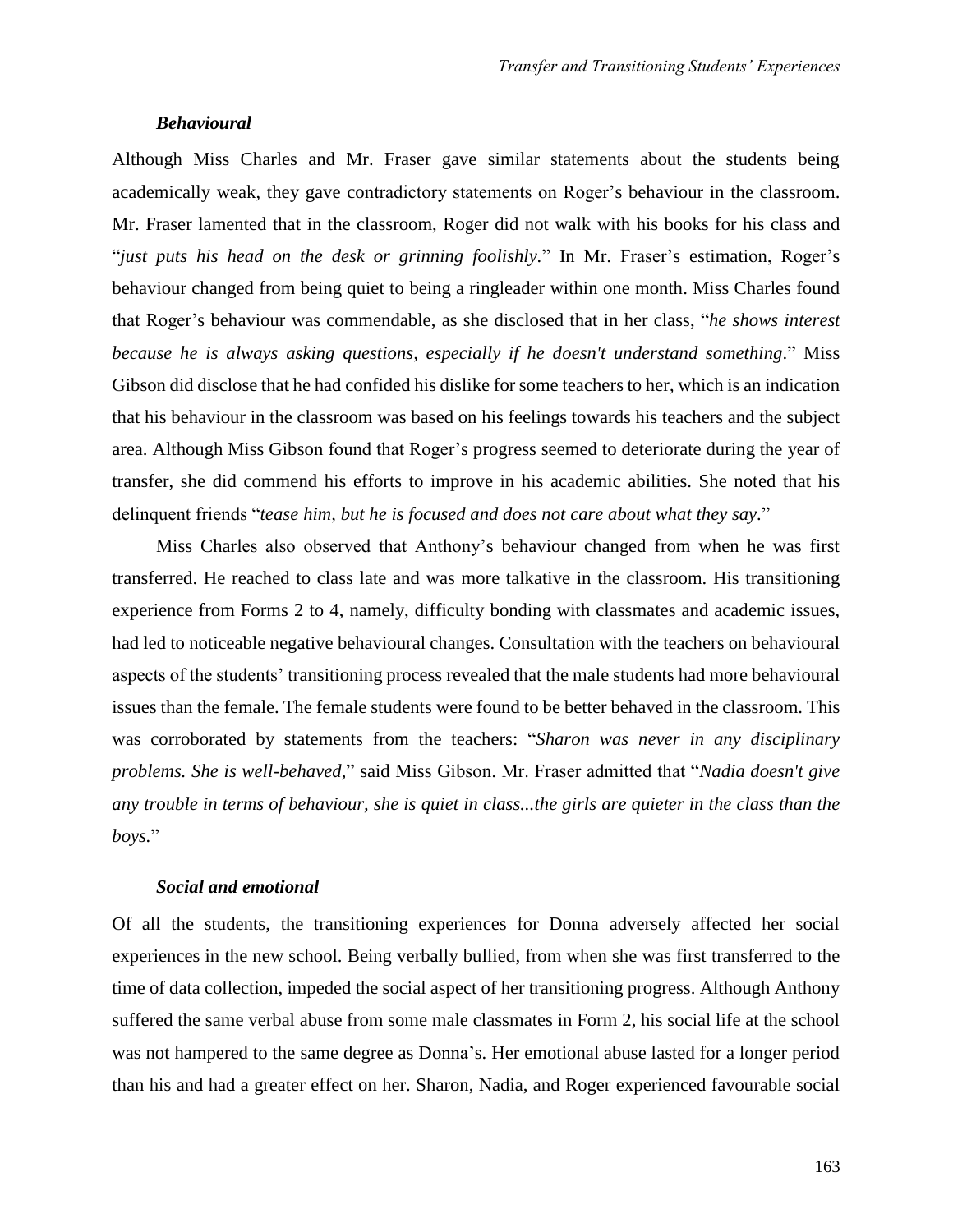experiences upon transitioning, and they stated that they were satisfied with the friendships they developed and maintained. The transitioning process for them, therefore, positively affected their social experiences.

### **Theme: Recommendations for Easing the Transitioning Process**

Recommendations ranged from adopting programmes, to assisting students with academic difficulty, to simply treating them "normal" by spending more time with them. Roger gave his views on making the transitioning process easier for students. He spoke from experience as he explained that sometimes a teacher may ask a question about a topic that was covered in Form 1 and expect all the students to have knowledge about the topic—even the students who transferred into the school. According to him, this embarrasses the student, so he recommends that the teacher should "*cut them a little slack,*" but at the same time "*set the rules*" because the students are in a new school and have to adjust to the new rules. Sharon also spoke from experience and felt that if teachers and students are friendly, students would adjust easier. This advice given by her was one that assisted her in adjusting socially and emotionally to the school. The recommendations given covered the academic, behavioural, and social developmental dispositions of the students.

In Tables 2 to 6, the transitioning process is mapped for each student according to school terms. These tables show how the students felt, the strategies they adopted, and the effect of the transitioning process on their experiences from the first term of their transfer. The changes in their feelings, academic progress, behaviour, and strategies can be viewed to understand how the transitioning process differed or were similar for each student.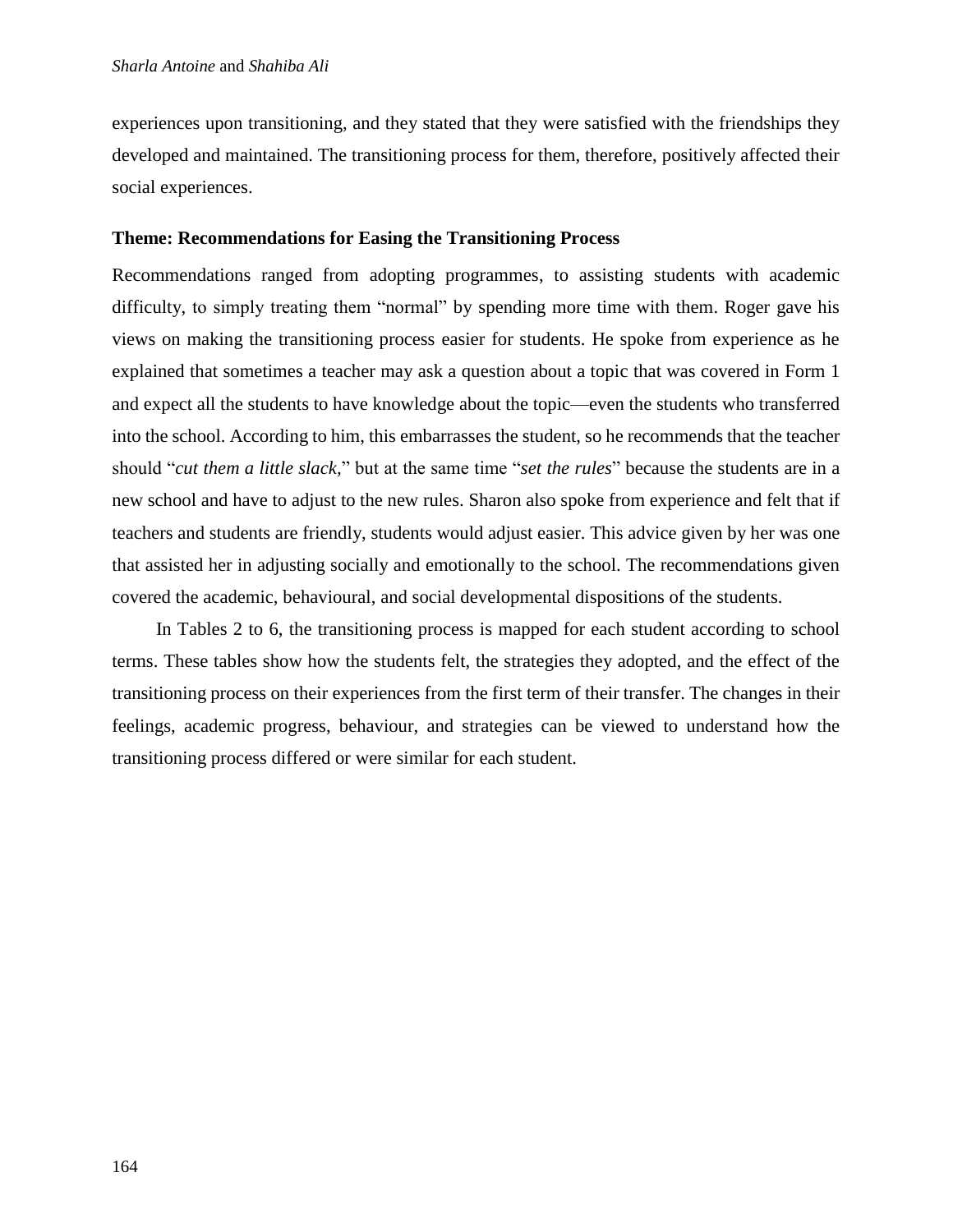| $\cdot$ Form 2<br>Year 1<br>• Three terms<br>in school                                      | $\cdot$ Form 3<br>Year <sub>2</sub><br>• Five terms in<br>school                                  |  |  |  |  |
|---------------------------------------------------------------------------------------------|---------------------------------------------------------------------------------------------------|--|--|--|--|
| Unhappy with transfer                                                                       | • Happy with transfer. Feelings of satisfaction<br>in new school                                  |  |  |  |  |
| Feelings of anger about leaving previous<br>school                                          | • Occasional feeling of nostalgia - missing<br>some school activities in previous school          |  |  |  |  |
| Feelings of minor excitement in attending a<br>"good school"                                | "Comfortable and relaxed" in new school                                                           |  |  |  |  |
| • Reserved - "wasn't much of a talker"                                                      | • Became a ringleader                                                                             |  |  |  |  |
| Did not want to associate with students in new<br>school due to reluctance to transfer from | · Classmates played a major role<br>-in<br>assisting in the adjustment process                    |  |  |  |  |
| previous school                                                                             | Formed friendships                                                                                |  |  |  |  |
| • Academic difficulty<br>Performance below 50%.                                             | • Performance increased in Term 1, then<br>increased slightly in Term 2 but remained<br>below 50% |  |  |  |  |
| Not receiving assistance with academics                                                     | • Tutored by Sixth Form students four days<br>per week                                            |  |  |  |  |
| Male teacher's perspective:                                                                 | Male teacher's perspective:                                                                       |  |  |  |  |
| Poor academic performance                                                                   | • Brings subject text to school. Trying to<br>catch up but still struggling                       |  |  |  |  |
| Does not bring subject text to school<br>No interest shown in the classroom                 | No observed improvement in academic<br>performance                                                |  |  |  |  |
| Female teacher's perspective:                                                               | Female teacher's perspective:                                                                     |  |  |  |  |
| Academically weak when first transferred into<br>school                                     | • Shows interest in the classroom                                                                 |  |  |  |  |
| Dean's perspective:                                                                         | Dean's perspective:                                                                               |  |  |  |  |
| Behavioural issues - smoking and consuming<br>alcohol                                       | More focused                                                                                      |  |  |  |  |
| Associating with clique of troublesome boys                                                 | Displays confidence in the classroom                                                              |  |  |  |  |

# **Table 2. Process of Transitioning for Roger**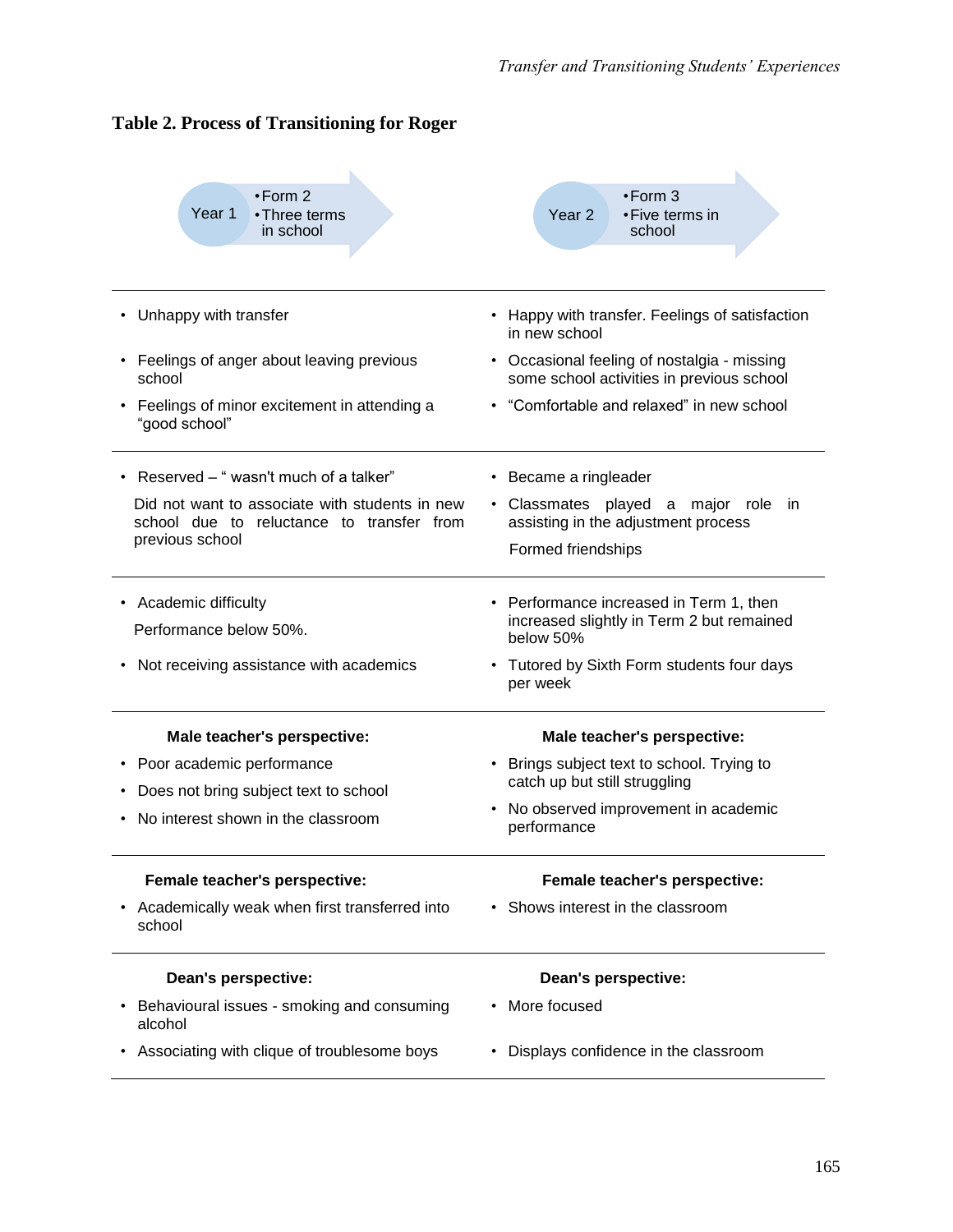

| $\cdot$ Form 2<br>$\cdot$ Two<br>Year 1<br>terms in<br>school                                                                      | $\cdot$ Form 3<br>• Five<br>Year <sub>2</sub><br>terms in<br>school                                                      | $\cdot$ Form 4<br>•Seven<br>Year <sub>3</sub><br>terms in<br>school                                    |
|------------------------------------------------------------------------------------------------------------------------------------|--------------------------------------------------------------------------------------------------------------------------|--------------------------------------------------------------------------------------------------------|
| Unhappy in previous school<br>Happy with transfer                                                                                  | Happy with transfer                                                                                                      | Happy with transfer                                                                                    |
| <b>Experienced verbal bullying</b><br>٠<br>from male students                                                                      | • Verbal bullying discontinued                                                                                           | Does not experience<br>bullying                                                                        |
| Did not feel as part of the<br>٠<br>class. Spent more time with<br>students already known than<br>with classmates in new<br>school | Associating with students in<br>the higher Form classes                                                                  | Continues to socialize with<br>students in the higher Forms<br>rather than with classmates             |
| Experienced academic<br>$\bullet$<br>difficulty. Overall<br>performance below 50%                                                  | Slight increase in Term 3 and<br>decline in Term 4<br>NCSE exam written in Term<br>5<br>Overall performance below<br>50% | • Percentage declined in Term<br>6 and declined again in Term<br>7<br>Overall performance below<br>50% |
| Joined the school cricket<br>team                                                                                                  | Member of school cricket<br>team                                                                                         | Continues to be a member of<br>the school cricket team                                                 |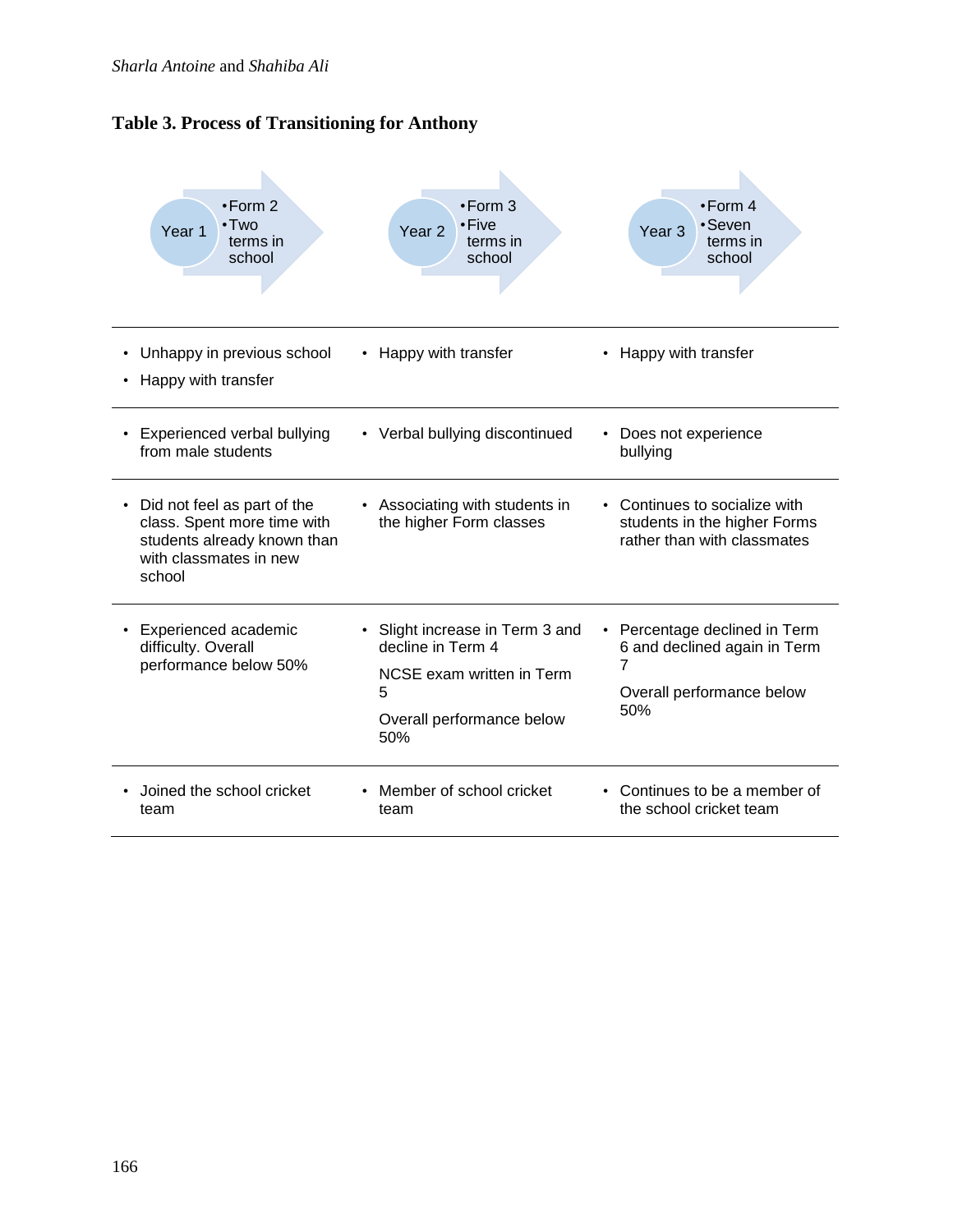

# **Table 4. Process of Transitioning for Nadia**

# **Table 5. Process of Transitioning for Sharon**

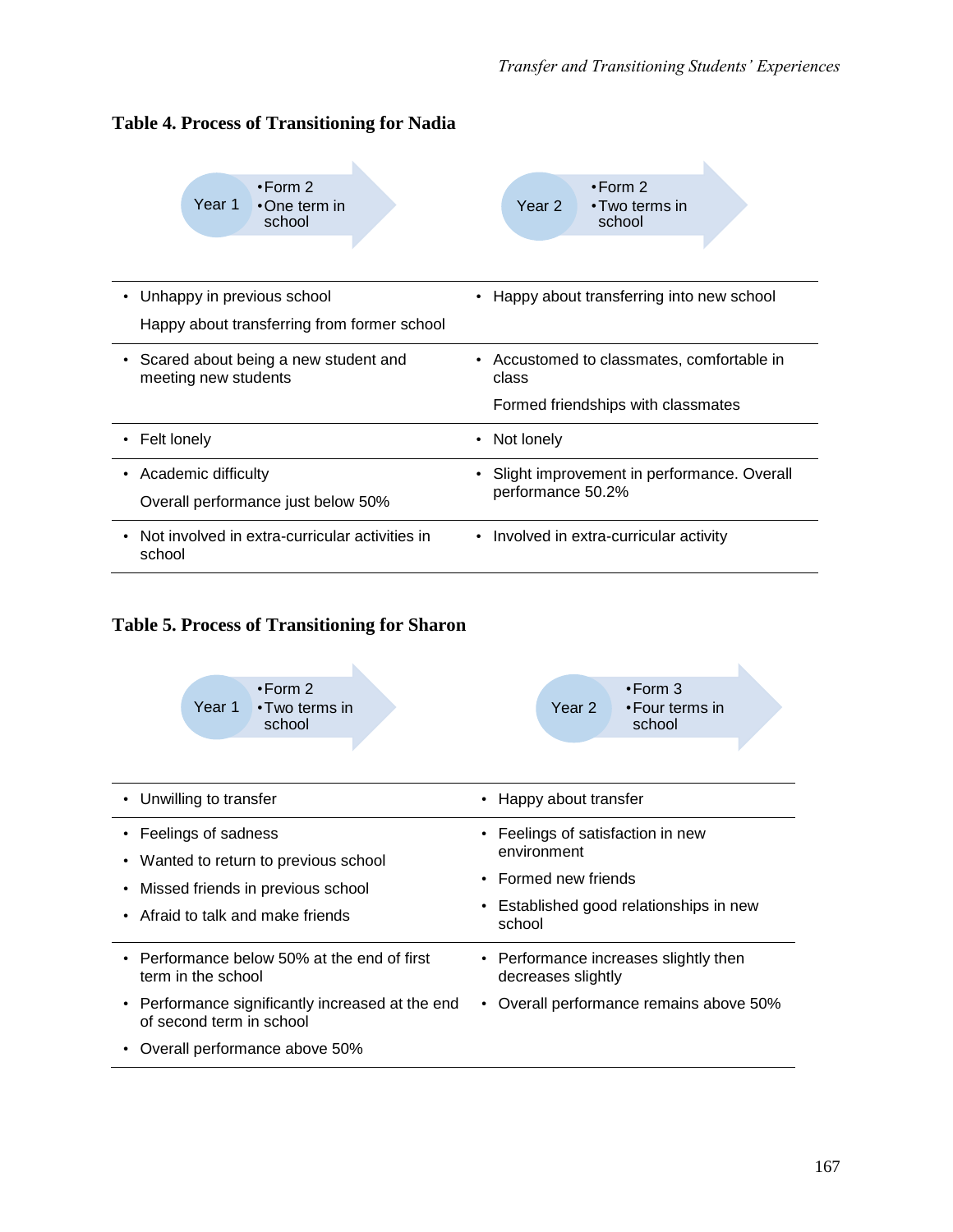



The participants who experienced transitioning revealed the strategies they used to cope, and gave advice on how to make the transitioning process easier for students who transfer.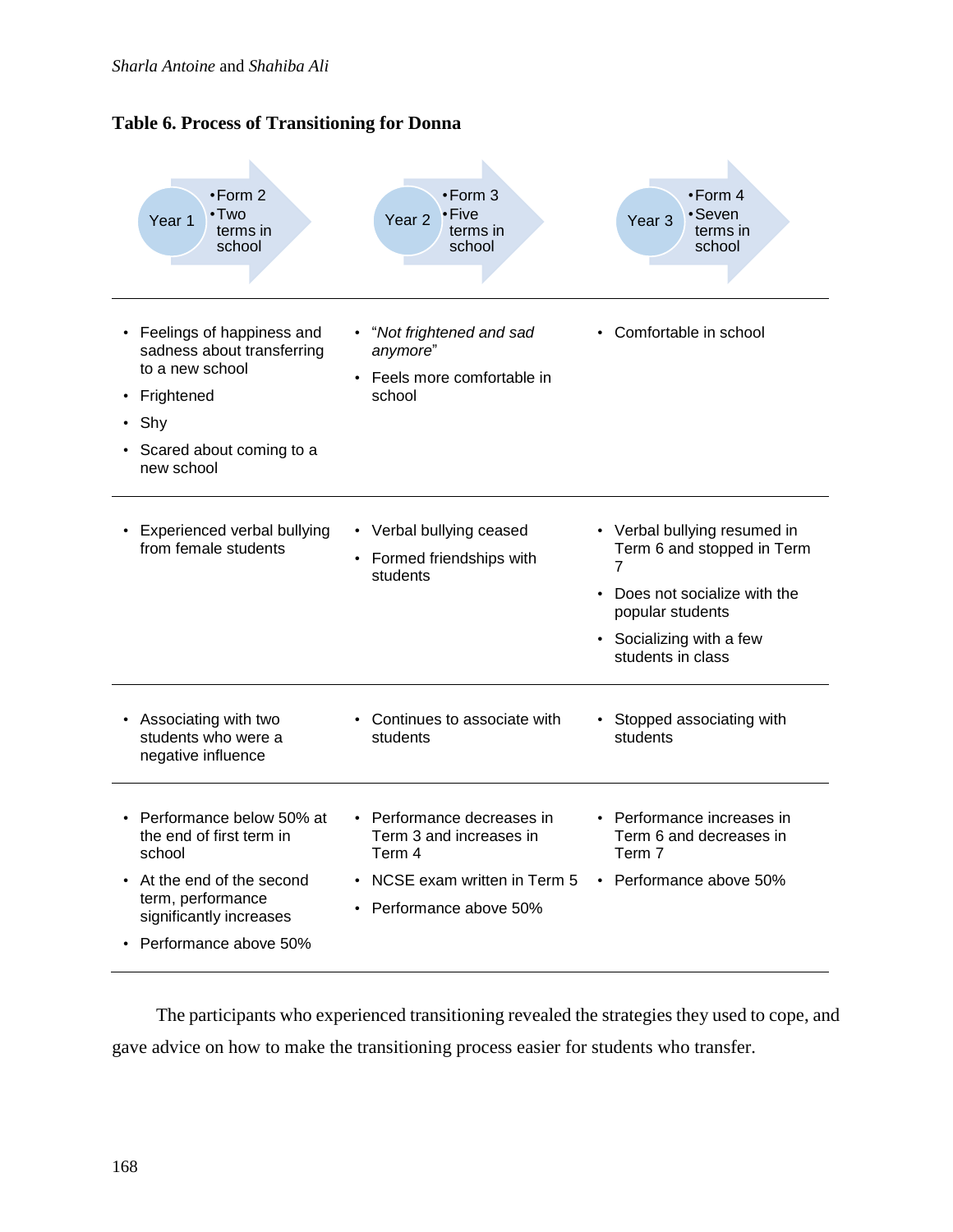# **Discussion**

For the transitioning process across secondary schools, some of the findings concur with those from primary to secondary schools, but there were other components that unfolded during the transitioning process at Oasis Secondary School. Kerbow (1996) indicated that students transfer for *exit* and *attraction* reasons. The UWI Centre for Ethnic Studies (1994) found similar reasons in their research, such as transferees not liking their assigned school. It was clear from the students' responses that they transferred for *exit* reasons, which were coupled with *attraction* reasons, as they disclosed the desirable characteristics of Oasis Secondary School.

Immediately after transferring to Oasis Secondary School, participants experienced feelings of isolation (Hertzog & Morgan, 1998) and anxiety (Galton, Gray, et al., 1999). Although some of them were familiar with students attending the school, this did not negate the fact that transferring generates feelings of isolation and anxiety because of moving from the known to the unknown (McGee et al., 2003).

At the time of data collection, all participants were at various periods of the transitioning process, and seemed to have experienced a decline in their performance in the first term after transfer, similar to that noted by Galton, Gray, et al, (1999), who observed that students experience a decline in academic achievement immediately after they transfer into a new school. This dip in performance, however, was temporary (Galton, Gray, et al., 1999; Kerbow, 1996), because the students who transferred into Oasis Secondary School most likely had not yet adjusted to the school. Four students' grades improved in the second term after transfer. The ages of the participants who transferred into the school were 13 to 16 years old, and they all experienced the decline, supporting the finding of the Suffolk Education Department (1996) that transitioning has a negative impact on achievement despite the age of the student. They may have experienced this dip in performance due to the change in the educational environment in terms of higher academic standards and curricular incoherence (Rumberger et al., 1999). The findings also appear to corroborate the transfer shock theory (Hills, 1965), because the students were in an unfamiliar environment and did not adjust to the new procedures (Delamont & Galton, 1986; Measor & Woods 1984; Youngman, 1978). The students also experienced some curriculum incoherence (Rumberger et al., 1999) at Oasis Secondary, as they all indicated that some of the subjects in the school were new to them as they had not been introduced to them in their previous schools. They appeared to be disadvantaged in that respect.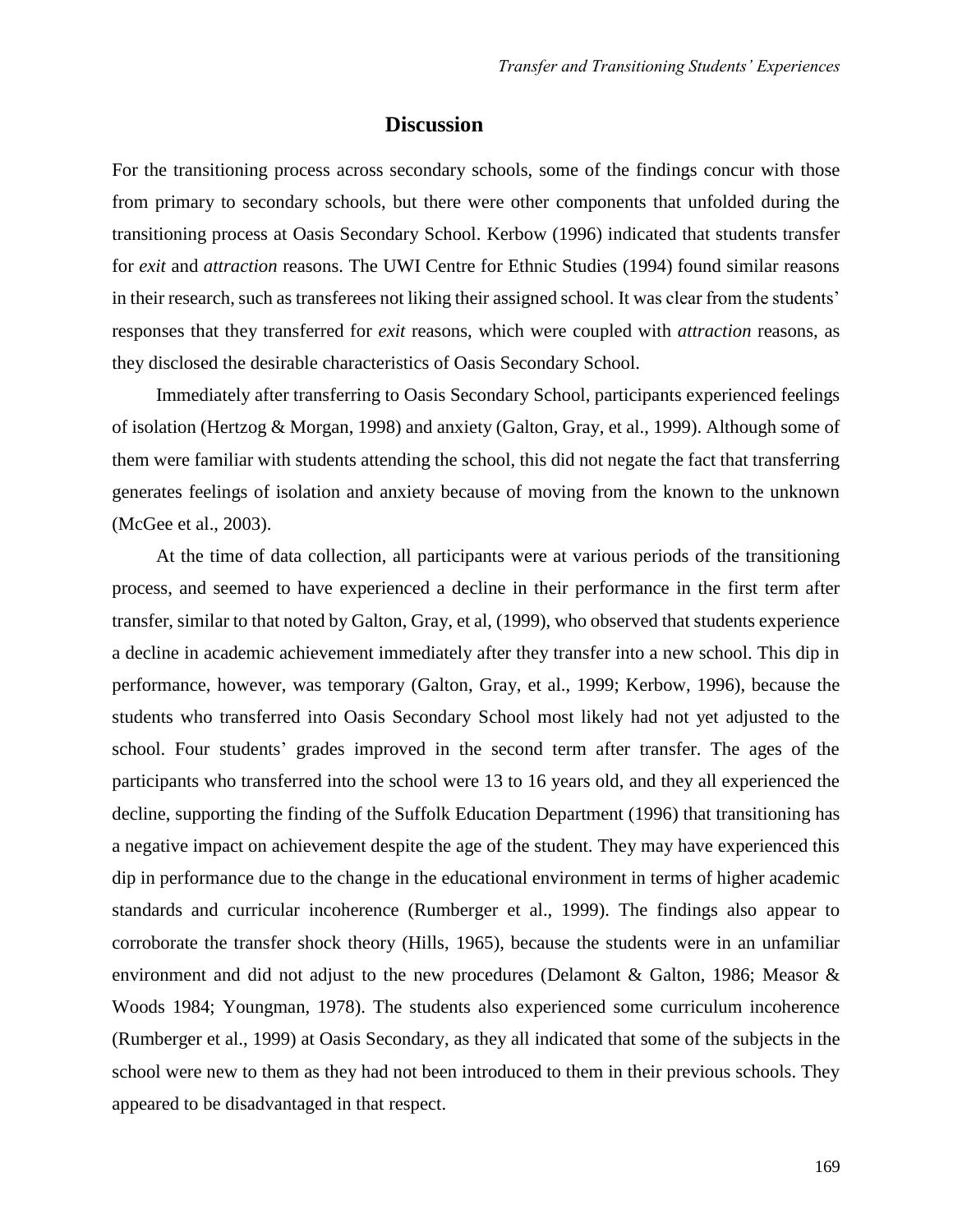The average time period suggested for students to adjust to the new school environment is within six months (two terms), and up to one year (three terms) to improve in academic performance (Mertin, Haebich, & Lokan; Sebba, as cited in McGee et al., 2003). This finding was not seen to be evident at Oasis Secondary, because after the decline in performance in the first term, the students' grades continued to fluctuate at the end of every term. This suggests that time varies for each student depending on the relationship between other contributing factors of transitioning and the rate of adjustment.

Differences in transitioning based on gender were seen after the first term in their new school, where all the female participants appeared to perform better academically than the male students, thus supporting findings from Keeley and House (1993) and McGee et al. (2003). Although all the students' grades did fluctuate, the female students had somewhat adjusted academically because they maintained grades above 50% from the second term after transferring to the time of data collection. The two male students, however, appeared not to have adjusted academically, as their grades remained below 50% since transferring. It must be noted that three female and two male students participated in this study, so that the data are female-dominated and not balanced in terms of gender. At Oasis Secondary School, the girls seemed to cope better academically and were also better behaved than the boys in the classroom (as confirmed by the teachers). McGee et al. (2003) gave reasons such as the boys having "negative attitudes towards learning," while the girls were more "attentive to school requirements" (p. 51). In this instance, the link between the attitude of the boys and learning, particularly Roger, may have had more to do with the class and the teacher, and not particularly with having a negative attitude towards learning. It was found that he applied effort in certain classes, as he favoured some teachers more than others. Galton, Gray, et al. (2003) found that the association with liking a teacher and subject determined how well a student progressed. The challenges Roger experienced in some classes were probably due to the teacher's disposition, as suggested by Eccles, Wigfield, et al. (1993), who found that the relationship between the teacher and the student influenced performance and the student's perceived abilities. The students disclosed that the social element of transferring negatively affected them in the initial stages.

McGee et al. (2003) found that students who were involved in extra-curricular and other school activities were more likely to progress academically during transition. This appeared not to be so for Anthony. Out of all the students, he was the one most involved in extra-curricular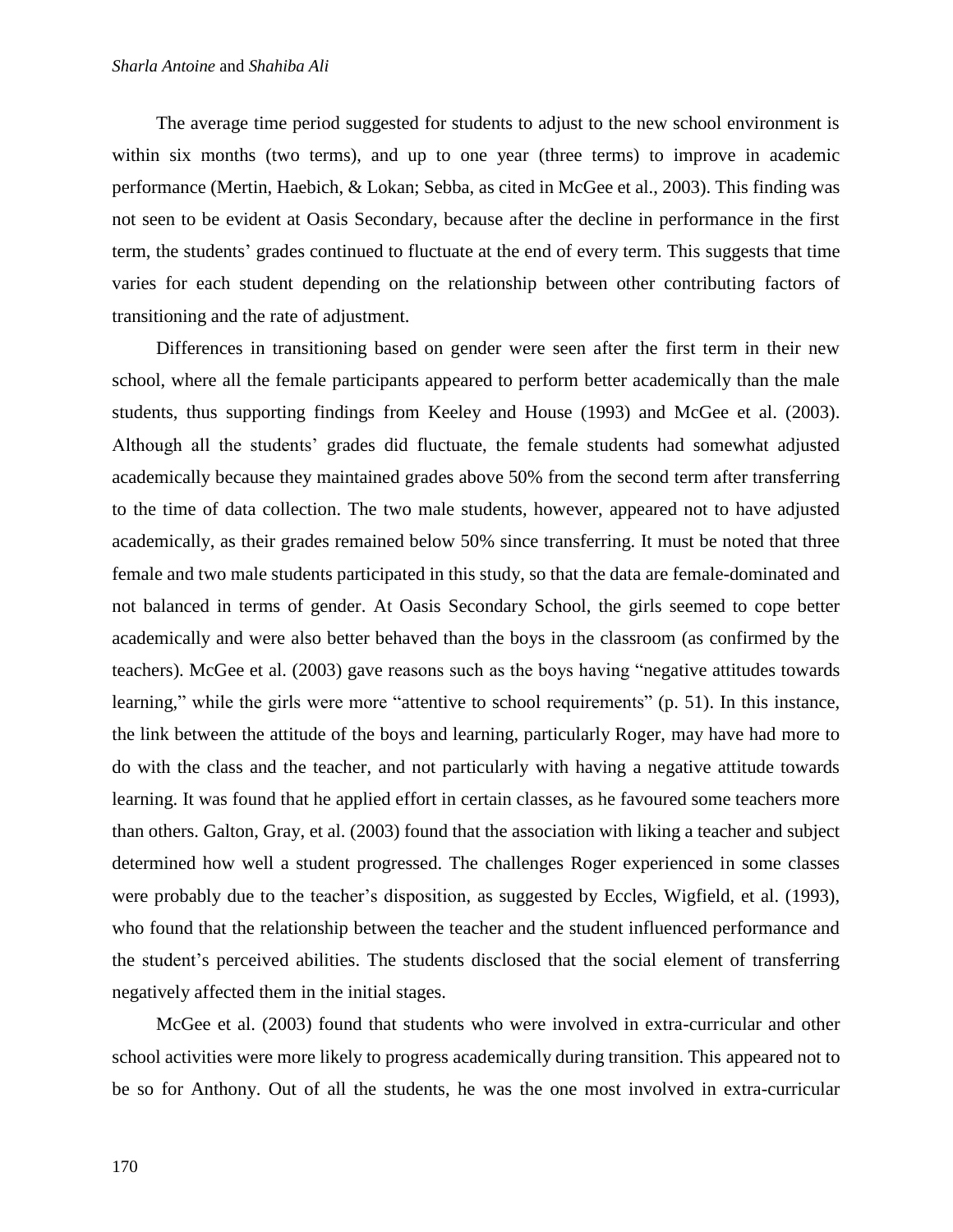activities from the initial stages of transferring, but after spending three terms in the school, his academic performance had been declining since after his first term in Form 3. When reviewing his "Process of Transitioning" table (Table 3) in an attempt to ascertain what factors caused this decline during this period of transitioning, he indicated that he had adjusted to the school, so it was unclear what caused this low performance. He associated with students in higher Forms, but it was uncertain whether this behaviour had any negative impact on his achievement. These findings suggest that Anthony's strength was in non-academic areas.

All the students had experienced some form of dissatisfaction in their previous school environment, which had initiated the transfer. Even though challenges were faced in their new school, the students' prior knowledge of and positive overall perspectives of Oasis Secondary School may have accounted for their feelings of comfort and satisfaction in their new school environment. This supports Bronfenbrenner's (1994) findings, which state that more advantaged and stable environments foster developmental competence.

Initially students felt isolation, anxiety, sadness, anger, and fear, but those feelings appeared to gradually diminish as they became more familiar with the students, teachers, and school. The feelings of the three students who initially had mixed feelings about the transfer appeared to have changed to positive feelings. The two students who were unhappy in their previous schools and were happy about transferring out of those schools appeared to remain with the same feelings of satisfaction about the transfer.

Two important findings emerged from this study that were not found in the literature. The first one pertained to parents choosing their alma mater as their school of choice for their children. Those parents who sought transfers for their children into a school that they had also attended might be indicating that they were satisfied with the school environment and wanted their children to experience the same quality of education they had received during their time in the school.

The second finding that emerged from the study which was not found in the literature was that of the reported perceptions of the students who initially passed for Oasis Secondary School. The transfer students' perceptions of these students were based on the positive and negative treatments they received from them. This was an issue for two students who were verbally bullied when they started attending the school. On the other hand, there were those who warmly welcomed and were friendly towards the students who were transferred into their classes.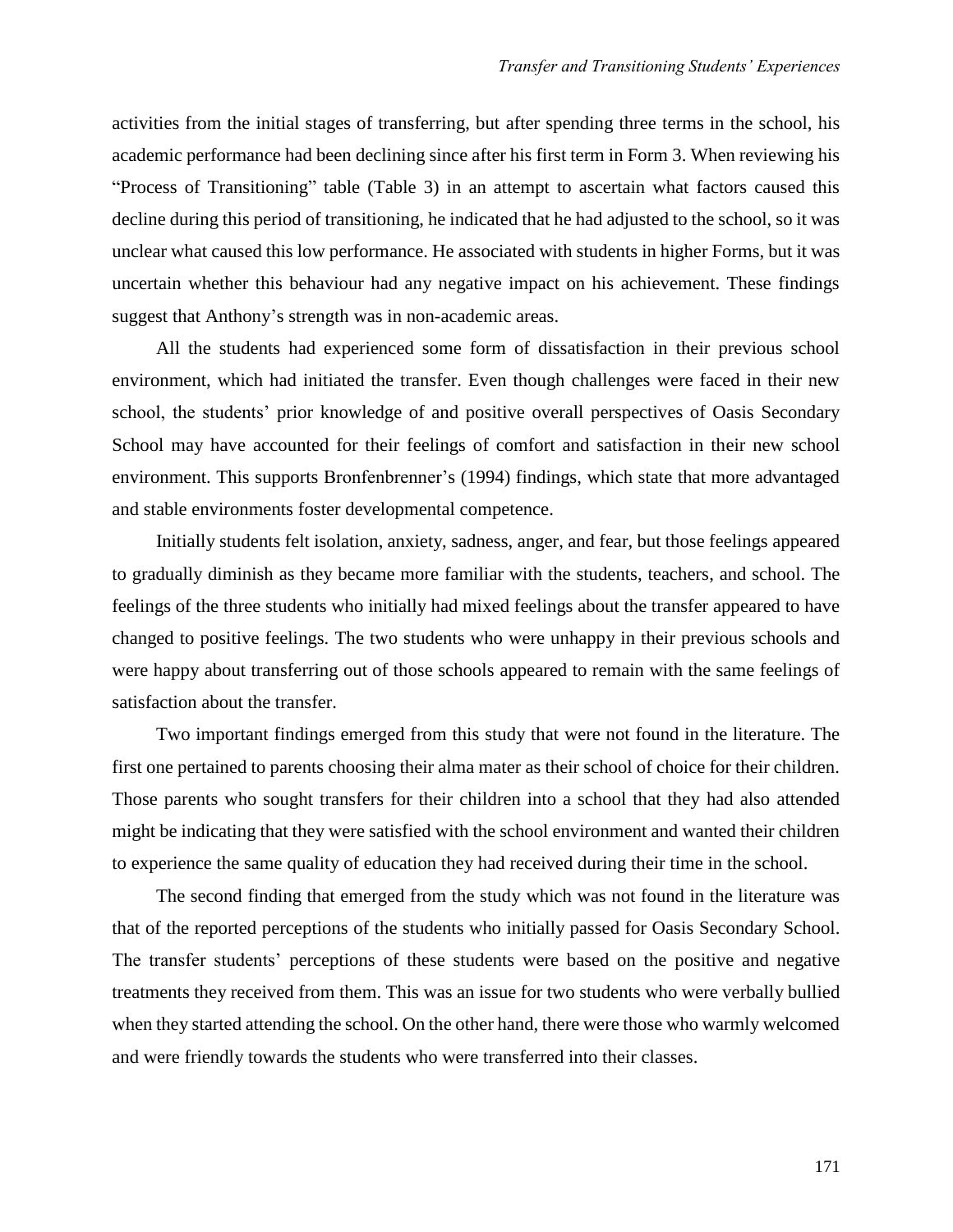## **Recommendations**

In light of the findings, the administration could request transfer students' academic and behavioural records from their previous schools, so that teachers would have knowledge of their background and for the school to be better prepared for the incoming students. This could easily be done, or made formal in the transfer process, providing the sending school collects such data.

To address the academic issues experienced, transfer students could possibly enter during the first term and not in the second and third terms. This could minimize the loss of components of the curriculum that are introduced at the start of the academic year, and allow the student to cover the full three terms' work. This, however, might present a challenge as the speed of the transfer process depends on the time of the request made on behalf of the student (usually at the start of the academic year) and the bureaucratic process of finalizing the transfer at the MoE.

The administration could also organize tutoring programmes during the July/August vacation, or after school, so that the students are academically prepared and are attuned to the curriculum before they enter their new school. This, however, is dependent on teachers volunteering their vacation time to conduct these sessions; or finding ways to attract qualified tutors.

Organization of remedial classes in literacy that would positively impact all subject areas should also be available to the students during the term. Teachers and interested students in Form 6 need to be exposed to elements of the teaching of reading in content areas, under the guidance of reading specialists, on professional development days in the school. However, this depends on the number of specialist teachers in the educational system, and their willingness to do so.

The school could also initiate a mentoring programme to promote the all-round development of the student. The mentors could be role models in the form of a "big brother" or a "big sister" in the school. These mentors could have weekly sessions with the students as often as necessary. This programme would likely assist students, whose strengths may be non-academic, to help balance both academic and non-academic pursuits.

Sensitization programmes for the teachers could also be addressed by the school administration during professional development days. Teachers often overlook the fact that the students who have transferred into the school are coming from the known to the unknown, and they therefore should adopt a more welcoming and caring attitude toward them to foster positive teacher-student relationships. Teachers should also be cognizant of the impact they have on the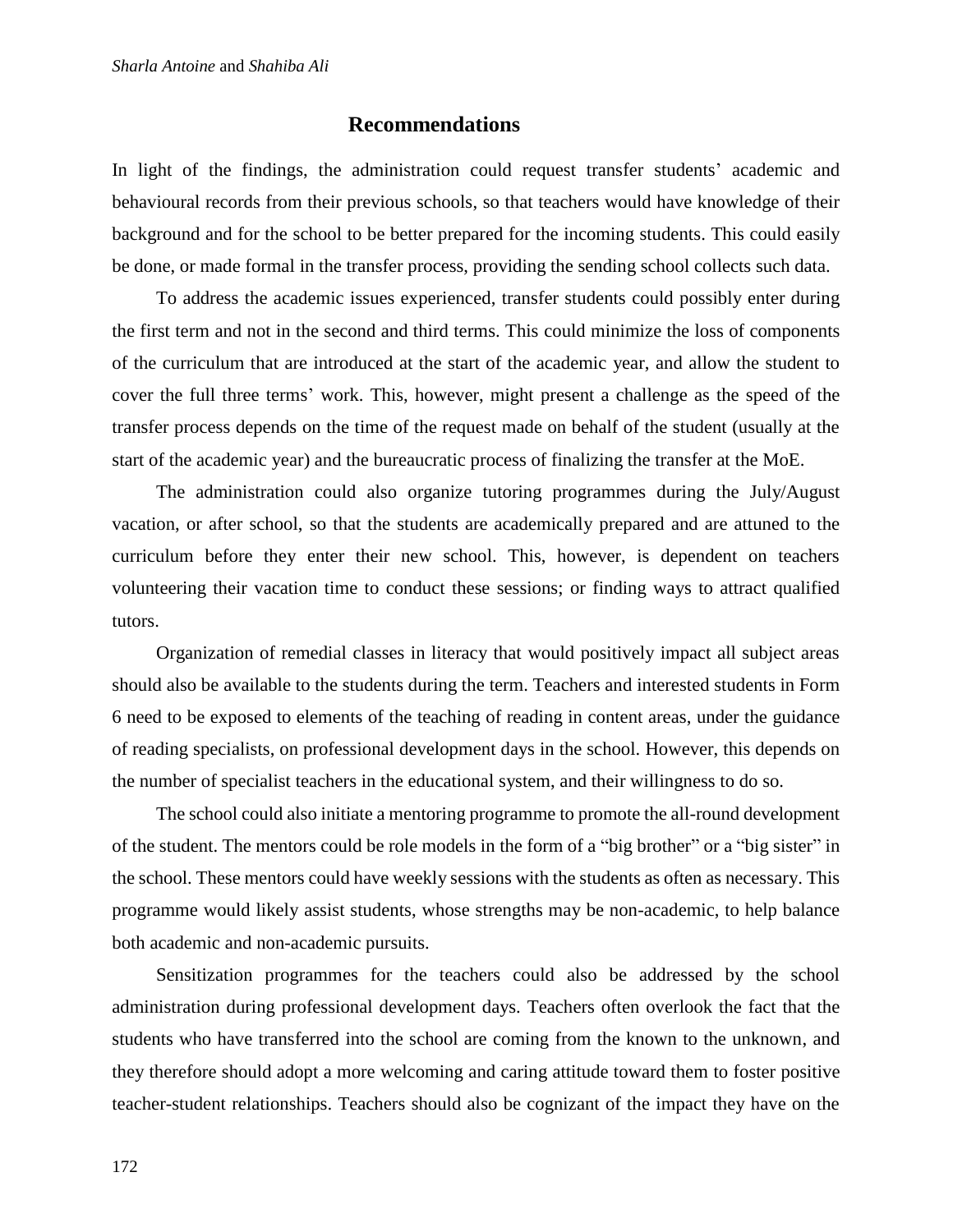students' lives; likewise, students could also be sensitized to those who are transferring into the school to promote positive peer relationships. Orientation programmes that include social activities could help alleviate the social and emotional issues in adjusting to the school.

The behavioural aspect in the classroom could be addressed by reducing the number of students in the classroom. Forty-three students in one class is a large number for one teacher to effectively control. The MoE could reconsider allocating more than 35 or 40 students per class. However, placing a transfer student into a school, despite the recognition of exceeding class size, is often out of the hands of the principal, who might find it difficult to refuse the student.

The appointment of a guidance counsellor to the school could also aid in addressing the behavioural aspects of the students. In terms of social and emotional factors, the guidance counsellor could conduct sessions with the students immediately after transferring into the school to offer guidance and support; and to offer assistance in and enhance the all-round (academic, personal, social) development of the students. Sessions could be conducted with the students on adopting proper study skills and on how to manage social issues.

The continuous in-house collection, use, and sharing of data on second-time transfer students' academic performance in literacy and numeracy, social engagement in school activities, and school and class attendance could be encouraged in building a research ethos among professionals in the school, which this study initiated at Oasis Secondary. Since the study was conducted in one school in Trinidad and Tobago, it is suggested that further research of this nature be done throughout the country and the rest of the Caribbean in order to gain deeper insights into the phenomenon of second-time transfer students across secondary schools, to help in easing the transfer and transitioning process.

## **References**

- Alton-Lee, A., & Praat, A. (2000). *Explaining and addressing gender differences in the New Zealand compulsory school sector: A literature review*. Wellington, New Zealand: Ministry of Education.
- Alton-Lee, A., & Praat, A. (2001). *Questioning gender: Snapshots from explaining and addressing gender differences in the New Zealand compulsory school sector: A literature review*. Wellington, New Zealand: Ministry of Education.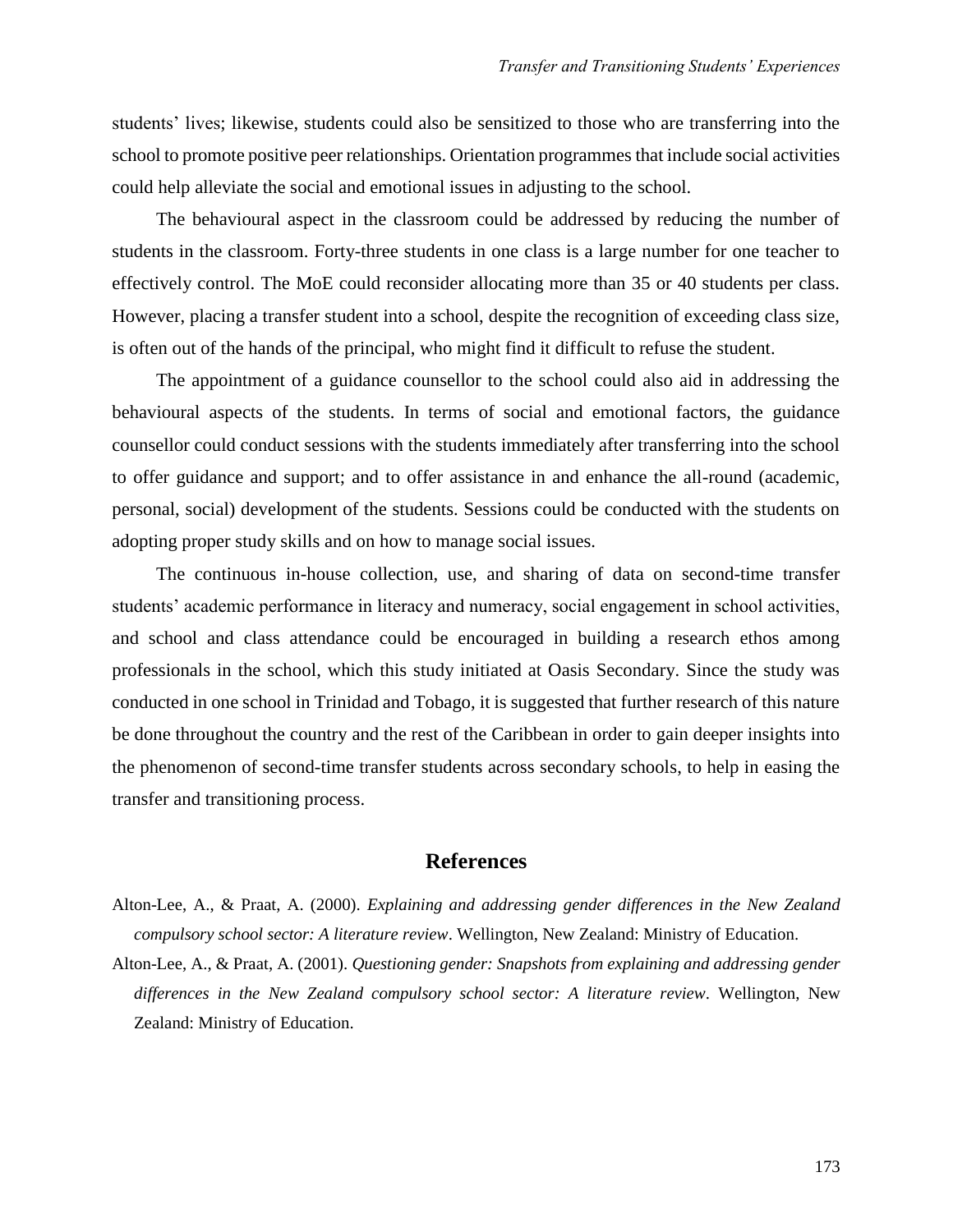- Anderman, E. M., Maehr, M. L., & Midgley, C. (1999). Declining motivation after the transition to middle school: Schools can make a difference. *Journal of Research and Development in Education, 32*(3), 131– 147.
- Bandura, A. (1982). Self-efficacy mechanism in human agency. *American Psychologist, 37*(2), 122–147. doi:10.1037/0003-066X.37.2.122
- Bandura, A., & Adams, N. E. (1977). Analysis of self-efficacy theory of behavioral change. *Cognitive Therapy and Research, 1*(4), 287-310. doi:10.1007/BF01663995
- Barone, C., Aguirre-Deandreis, A. I., & Trickett, E. J. (1991). Mean—ends problem-solving skills, life stress, and social support as mediators of adjustment in the normative transition to high school. *American Journal of Community Psychology*, *19*(2), 207–225. doi:10.1007/BF00937928
- Belfon-Nedd, P. (2012). *A case study: Students' perspectives on second-time transition in a secondary school in Trinidad* (Unpublished master's thesis). The University of the West Indies, St. Augustine, Trinidad and Tobago.
- Berndt, T. J. (1999). Friends' influence on students' adjustment to school. E*ducational Psychologist, 34*(1), 15–28. doi:10.1207/s15326985ep3401\_2
- Bronfenbrenner, U. (1994). Ecological models of human development. In M. Gauvain & M. Cole (Eds.), *Readings on the development of children* (2<sup>nd</sup> ed.; pp. 37–43). New York, NY: Freeman. (Reprinted from *International encyclopedia of education, vol. 3 (2<sup>nd</sup> ed.; pp. 1643–1647). Oxford, UK: Elsevier* Sciences). Retrieved from<http://www.psy.cmu.edu/~siegler/35bronfebrenner94.pdf>
- Chedzoy, S. M., & Burden, R. L. (2005). Making the move: Assessing student attitudes to primarysecondary school transfer. *Research in Education, 74*(1), 22–35. doi:10.7227/RIE.74.3
- Cocklin, B. (1999). *A journey of transition: From Gumly Gumly public to secondary school*. Bathurst, NSW, Australia: Charles Sturt University, Wagga Wagga. Retrieved from <http://www.aare.edu.au/99pap/coc99595.htm>
- Creswell, J. W. (1998). *Qualitative inquiry and research design: Choosing among five traditions*. Thousand Oaks, CA: Sage.
- Creswell, J. W. (2012). *Educational research: Planning, conducting, and evaluating quantitative and qualitative research* (4<sup>th</sup> ed.). Boston, MA: Pearson.
- Creswell, J. W. (2013). *Qualitative inquiry and research design: Choosing among five approaches* (3rd ed.). Los Angeles, CA: Sage.
- Creswell, J. W. (2014). *Research design: Qualitative, quantitative, and mixed methods approaches.* (4th ed.). Thousand Oaks, CA: Sage.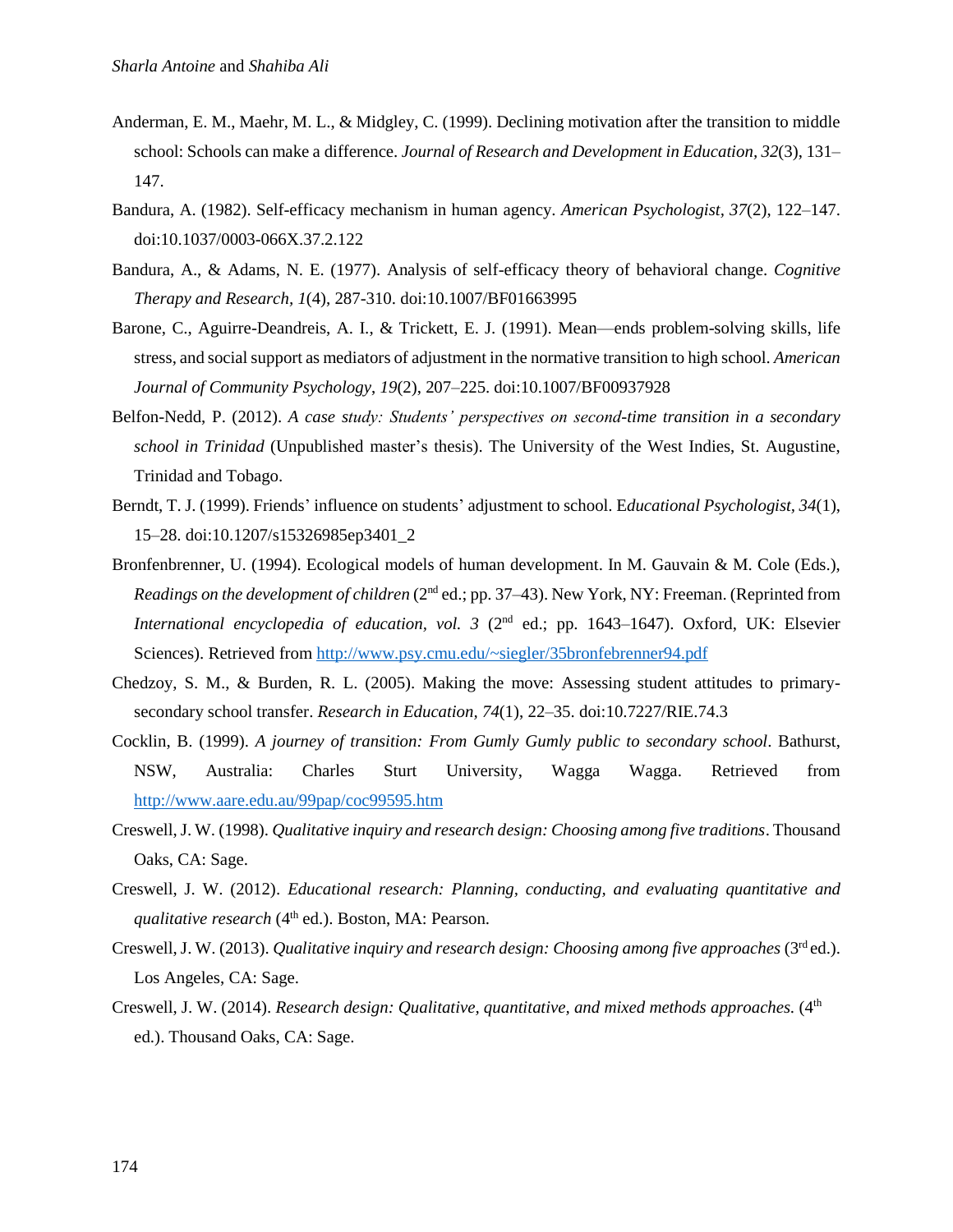- Crockett, L. J., Petersen, A. C., Graber, J. A., Schulenberg, J. E., & Ebata, A. (1989). School transitions and adjustment during early adolescence. *The Journal of Early Adolescence, 9*(3), 181–210. doi: 10.1177/0272431689093002 Retrieved from<http://digitalcommons.unl.edu/psychfacpub/252/>
- Delamont, S., & Galton, M. (1986). *Inside the secondary classroom*. London, UK: Routledge and Kegan Paul.
- De Lisle, J. (2012). Secondary school entrance examinations in the Caribbean: Legacy, policy, and evidence within an era of seamless education. *Caribbean Curriculum*, *19*, 109–143.
- De Lisle, J., Keller, C., Jules, V., & Smith, P. (2009). When choosing might mean losing: A mixed method study of secondary school choice in the Republic of Trinidad and Tobago. *Caribbean Curriculum, 16*(1), 131–176.
- De Lisle, J., Smith, P., Keller, C., & Jules, V. (2012). Differential outcomes in high-stakes eleven plus testing: The role of gender, geography, and assessment design in Trinidad and Tobago. *Assessment in Education: Principles, Policy and Practice*, *19*(1), 45–64. doi:10.1080/0969594X.2011.568934
- Doddington, C., & Flutter, J. (with Bearne, E. & Demetriou, H.). (2001). *Sustaining pupils' progress at Year 3: A report on the research project supported by Ofsted*. Cambridge, UK: University of Cambridge, Faculty of Education.
- Eccles, J. S., Midgley, C., & Adler, T. (1984). Grade-related changes in the school environment: Effects on achievement motivation. In J. G. Nicholls (Ed.), *Advances in motivation and achievement, vol. 3: The development of achievement motivation* (pp. 283–331). Greenwich, CT: JAI Press. Retrieved from <http://www.rcgd.isr.umich.edu/garp/articles/eccles84e.pdf>
- Eccles, J. S., Wigfield, A., Midgley, C., Reuman, D., Mac Iver, D., & Feldlaufer, H. (1993). Negative effects of traditional middle schools on students' motivation. *Elementary School Journal, 93*(5), 553– 574. doi:10.1086/461740
- Elias, M. J., Gara, M., & Ubriaco, M. (1985). Sources of stress and support in children's transition to middle school: An empirical analysis. *Journal of Clinical Child and Adolescent Psychology, 14*(2), 112–118. doi:10.1207/s15374424jccp1402\_3
- Fenzel, M. L., & Blyth, D. A. (1986). Individual adjustment to school transition: An exploration of the role of supportive peer relations. *Journal of Early Adolescence, 6*(4), 315–329. doi:10.1177/0272431686064003
- Francis, B. (2000). The gendered subject: Students' subject preferences and discussions of gender and subject ability. *Oxford Review of Education, 26*(1), 35–48. doi:10.1080/030549800103845
- Galton, M., Gray, J., & Rudduck, J. (1999). *The impact of school transitions and transfers on pupil progress and attainment*: *Annex 21 – Transitions and transfers: A review* (Research Report No. 131). Nottingham, UK: Department for Education and Employment.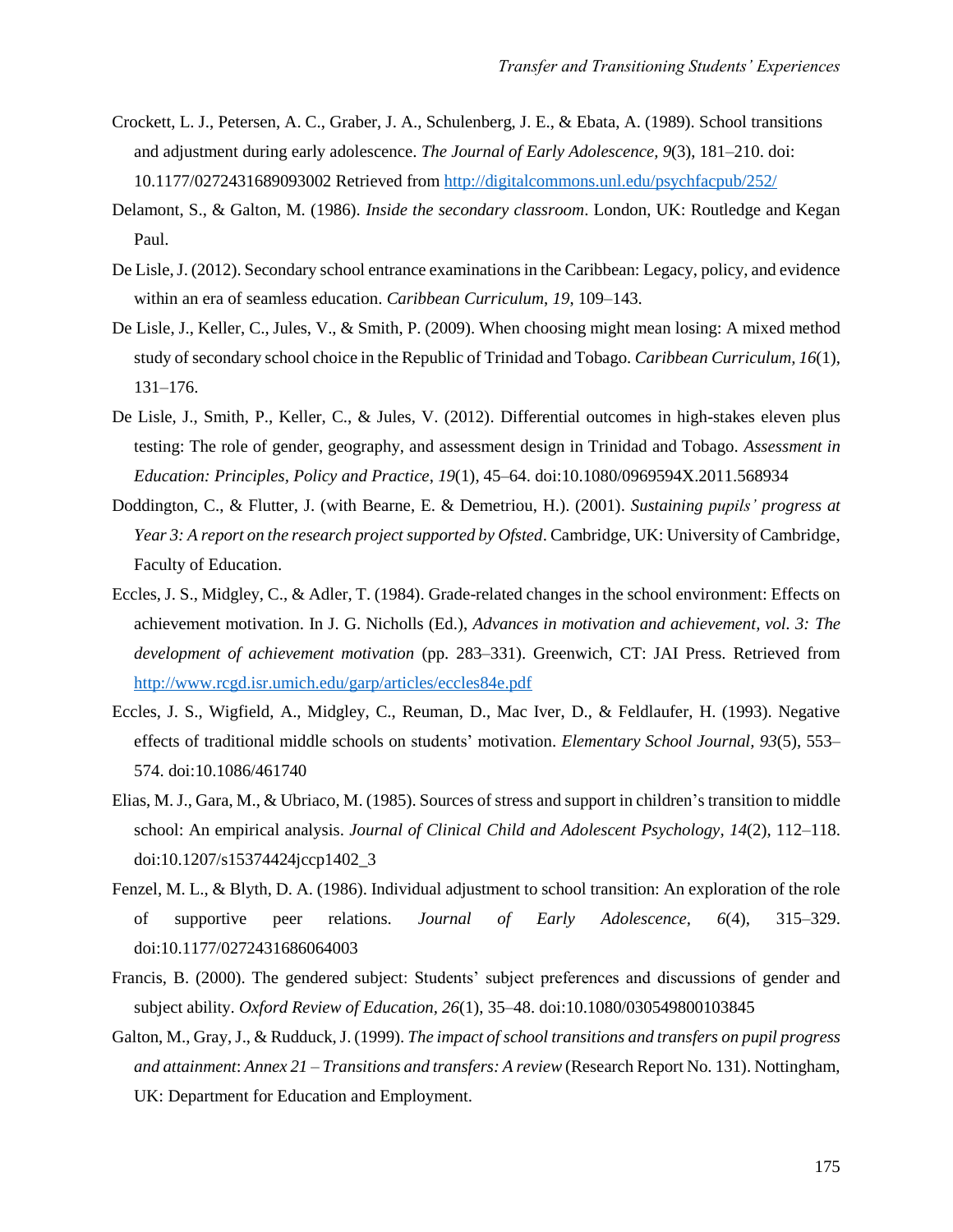- Galton, M., Gray, J., & Rudduck, J. (2003). *Transfer and transitions in the middle years of schooling (7- 14): Continuities and discontinuities in learning*. (Research Report RR 443). Nottingham, UK: Department for Education and Skills.
- Galton, M., Steward, S., Hargreaves, L., Page, C., & Pell, A. (2009). *Motivating your secondary class*. London, UK: Sage.
- Ganeson, K., & Ehrich, L. (2009). Transition into high school: A phenomenological study. *Educational Philosophy and Theory, 41*(1), 60–78. doi:10.1111/j.1469-5812.2008.00476.x
- Glaser, B., & Strauss, A. (1967). *The discovery of grounded theory: Strategies for qualitative research*. Hawthorne, NY: Aldine.
- Hargreaves, A., & Earl, L. (1990). *Rights of passage: A review of selected research about schooling in the transition years*. Toronto, Canada: Ontario Ministry of Education. Retrieved from <http://files.eric.ed.gov/fulltext/ED340515.pdf>
- Hertzog, C. J., & Morgan, P. L. (1998). Breaking the barriers between middle school and high school: Developing a transition team for student success. *NASSP Bulletin, 82*(597), 94–98. doi:10.1177/019263659808259716
- Hills, J. R. (1965). Transfer shock: The academic performance of the junior college transfer. *The Journal of Experimental Education, 33*(3), 201–215. doi:10.1080/00220973.1965.11010875 Retrieved from <http://files.eric.ed.gov/fulltext/ED010740.pdf>
- Hirsch, B. J., & Rapkin, B. D. (1987). The transition to junior high school: A longitudinal study of selfesteem, psychological symptomatology, school life and social support. *Child Development, 58*(5), 1235– 1243. doi:10.2307/1130617
- Howard, S., & Johnson, B. (2004, November-December). *Transition from primary to secondary school: Possibilities and paradoxes*. Paper presented at the Australian Association for Research in Education Annual Conference, Melbourne, Australia. Retrieved from [http://www.aare.edu.au/publications](http://www.aare.edu.au/publications-database.php/4264/transition-from-primary-to-secondary-school-possibilities-and-paradoxes)[database.php/4264/transition-from-primary-to-secondary-school-possibilities-and-paradoxes](http://www.aare.edu.au/publications-database.php/4264/transition-from-primary-to-secondary-school-possibilities-and-paradoxes)
- Keeley, E. J., & House, J. D. (1993, May). *Transfer shock revisited: A longitudinal study of transfer academic performance*. Paper presented at the Annual Forum of the Association for Institutional Research, 33<sup>rd</sup>, Chicago, IL. Retrieved from<http://files.eric.ed.gov/fulltext/ED357774.pdf>
- Kerbow, D. (1996). *Patterns of urban student mobility and local school reform* (Technical Report No. 5). Baltimore, MD: U.S. Department of Education, Center for Research on the Education of Students Placed At Risk. Retrieved from<http://files.eric.ed.gov/fulltext/ED402386.pdf>
- Kirkpatrick, D. (1992, November). *Student perceptions of the transition from primary to secondary school*. Paper presented at the Australian Association for Research in Education/New Zealand Association for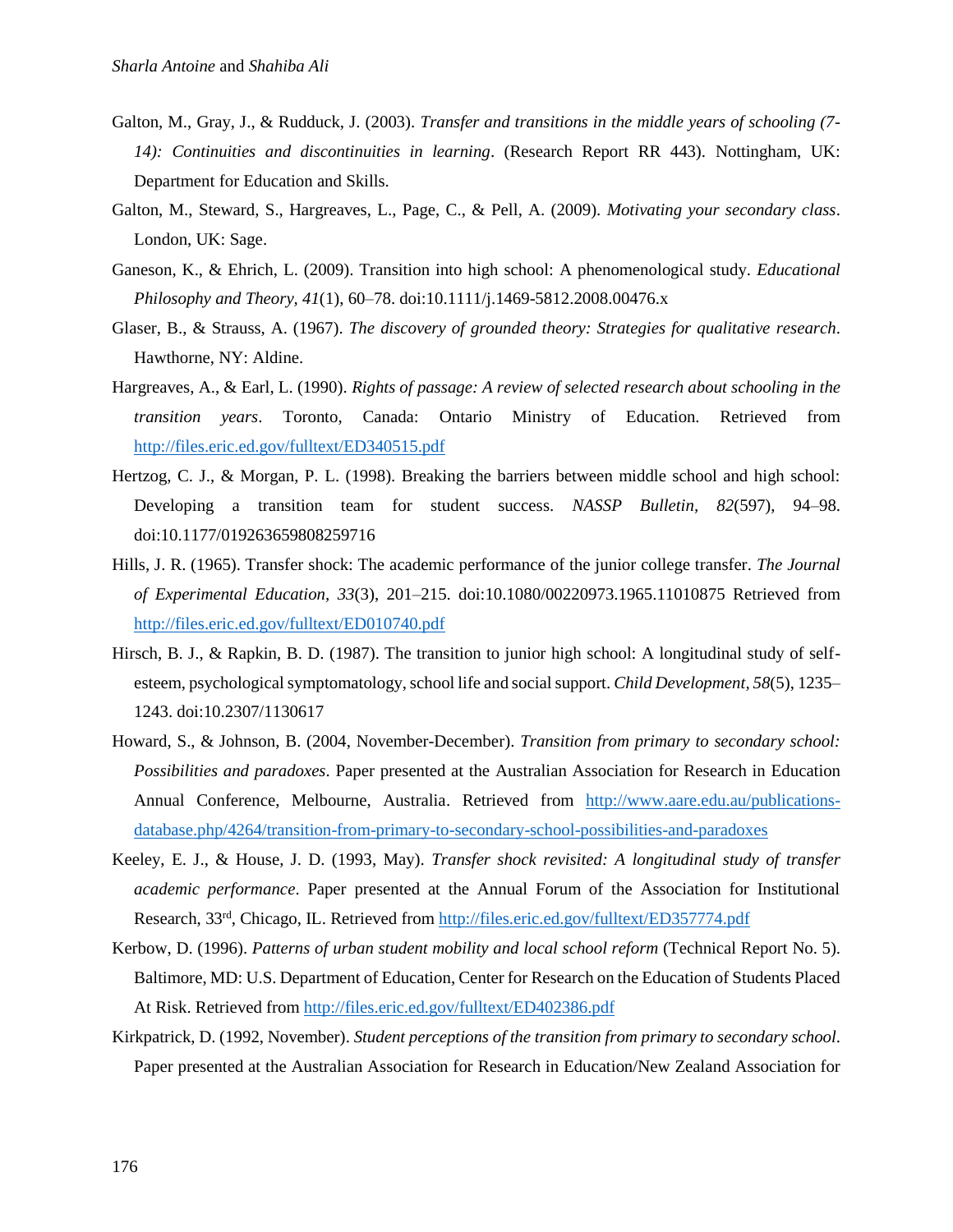Educational Research Joint Conference, Geelong, Australia. Retrieved from <http://www.aare.edu.au/92pap/kirkd92.003>

- Kutnick, P., Jules, V., & Layne, A. (1997). *Gender and school achievement in the Caribbean* (Education Research Paper No. 21). London, UK: Department for International Development.
- Lincoln, Y. S., & Guba, E. (1985). *Naturalistic enquiry*. Newbury Park, CA: Sage.
- Maehr, M. L., & Anderman, E. M. (1993). Reinventing schools for early adolescents: Emphasizing task goals. *The Elementary School Journal, 93*(5), 593–610. doi:10.1086/461742
- McGee, C., Ward, R., Gibbons, J., & Harlow, A. (2003). *Transition to secondary school: A literature review*. Hamilton, New Zealand: Ministry of Education.
- Measor, L., & Woods, P. (1984). *Changing schools: Pupil perspectives on transfer to a comprehensive*. Milton Keynes, UK: Open University Press.
- Midgley, C., Feldlaufer, H., & Eccles, J. (1988). The transition to junior high school: Beliefs of pre- and post-transition teachers. *Journal of Youth and Adolescence, 17*(6), 543–562. Retrieved from [http://deepblue.lib.umich.edu/bitstream/handle/2027.42/45270/10964\\_2005\\_Article\\_BF01537831.pdf](http://deepblue.lib.umich.edu/bitstream/handle/2027.42/45270/10964_2005_Article_BF01537831.pdf?sequence=1) [?sequence=1](http://deepblue.lib.umich.edu/bitstream/handle/2027.42/45270/10964_2005_Article_BF01537831.pdf?sequence=1)
- Miles, M. B., Huberman, A. M., & Saldaña, J. (2014). *Qualitative data analysis: A methods sourcebook* (3rd ed.). Thousand Oaks, CA: Sage.
- Mizelle, N. B., & Irwin, J. L. (2000). Transition from middle school into high school. *Middle School Journal, 31*(5), 57–61. doi:10.1080/00940771.2000.11494654 Retrieved from [http://www.temescalassociates.com/documents/resources/transition/TransitionfromMiddleSchoolinto](http://www.temescalassociates.com/documents/resources/transition/TransitionfromMiddleSchoolintoHighSchool.pdf) [HighSchool.pdf](http://www.temescalassociates.com/documents/resources/transition/TransitionfromMiddleSchoolintoHighSchool.pdf)
- Nickens, J. M. (1972, April). *Transfer shock or transfer ecstasy?* Paper presented at the Annual Meeting of the American Educational Research Association, Chicago, IL*.* Retrieved from <http://files.eric.ed.gov/fulltext/ED061925.pdf>
- Pereira, A-J., & Pooley, J. A. (2007). A qualitative exploration of the transition experience of students from a high school to a senior high school in rural Western Australia. *Australian Journal of Education, 51*(2), 162–177. doi:10.1177/000494410705100205
- Puschner, F. (2010). Transition from secondary school to secondary modern school within the German education system. *International Journal of Transitions in Childhood*, *4*, 26–36. Retrieved from [https://extranet.education.unimelb.edu.au/LED/tec/pdf/journal4\\_puschner.pdf](https://extranet.education.unimelb.edu.au/LED/tec/pdf/journal4_puschner.pdf)
- Rubin, H. J., & Rubin, I. S. (1995). *Qualitative interviewing: The art of hearing data*. Thousand Oaks, CA: Sage.
- Rumberger, R. W., Larson, K. A., Ream, R. K., & Palardy G. J. (1999). *The educational consequences of mobility for California students and schools*. Berkeley, CA: Policy Analysis for California Education.